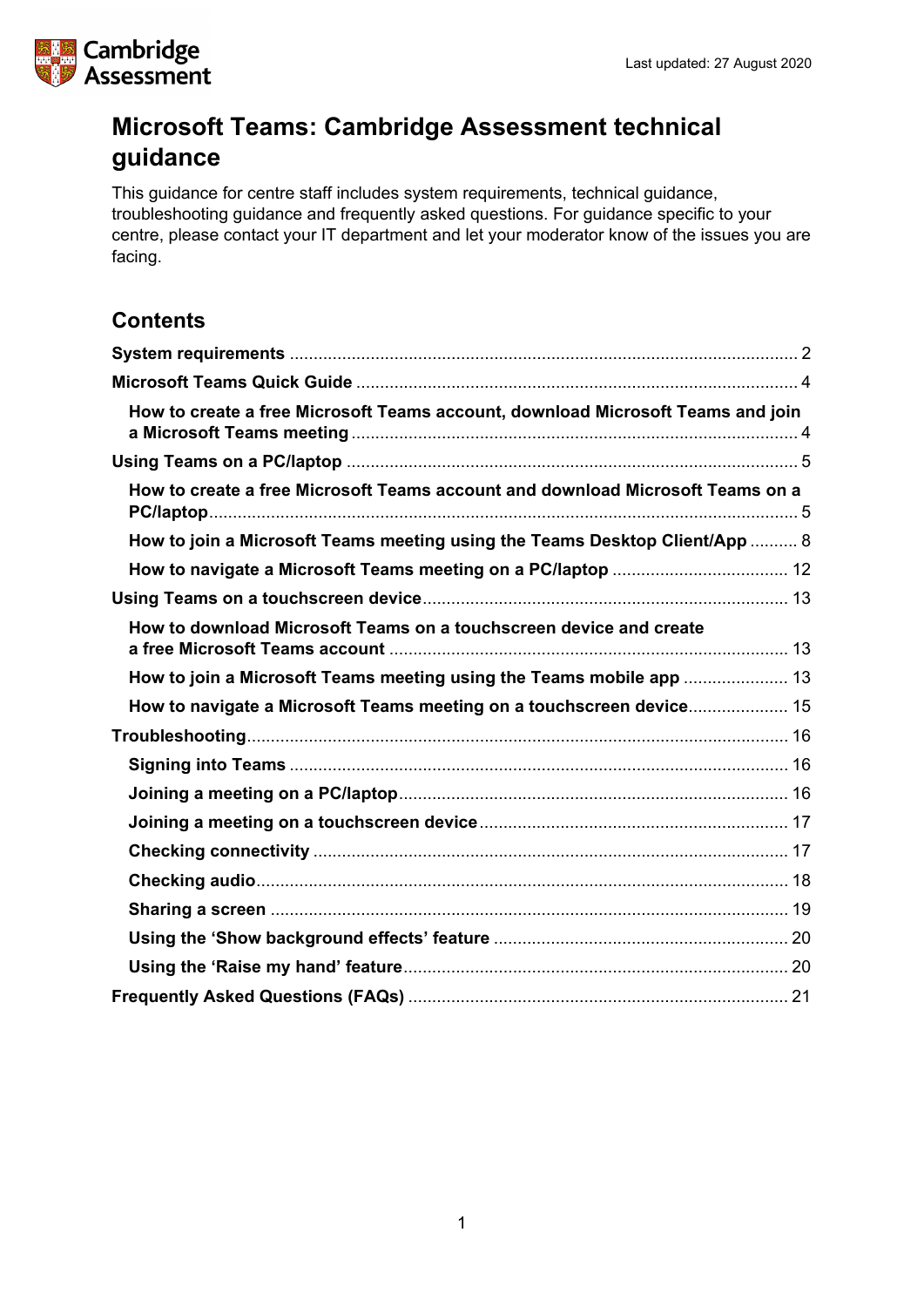

# <span id="page-1-0"></span>**System requirements**

| <b>Hardware</b>          | You will need the following to join a Microsoft Teams meeting:                                                                                                                                                                                                                                                                                                                                                                            |  |  |  |
|--------------------------|-------------------------------------------------------------------------------------------------------------------------------------------------------------------------------------------------------------------------------------------------------------------------------------------------------------------------------------------------------------------------------------------------------------------------------------------|--|--|--|
|                          | A PC, laptop or tablet<br>A stable internet connection - 2Mbps or above<br>A headset or headphones with an in-built mic boom or<br>microphone<br>A webcam (normally in-built into your laptop)<br>$\bullet$                                                                                                                                                                                                                               |  |  |  |
|                          | If you already have an additional desktop monitor, this is<br>useful but not essential.                                                                                                                                                                                                                                                                                                                                                   |  |  |  |
|                          | See the Teams hardware requirements support page for more<br>information.                                                                                                                                                                                                                                                                                                                                                                 |  |  |  |
| <b>Microsoft Teams</b>   | We recommend you use the latest version of Microsoft Teams<br>so you can use the full range of meeting room features.                                                                                                                                                                                                                                                                                                                     |  |  |  |
|                          | When you download Teams for the first time, you will<br>automatically download the latest version.                                                                                                                                                                                                                                                                                                                                        |  |  |  |
|                          | If you already have Teams downloaded, you can check the<br>version you have as follows:                                                                                                                                                                                                                                                                                                                                                   |  |  |  |
|                          | 1. Open Teams.<br>2. Click the Profile menu from the top-right.<br>3. Select the <b>About</b> submenu.<br>4. Click Version.<br>5. The version appears in a banner at the top of the<br>window.                                                                                                                                                                                                                                            |  |  |  |
|                          | To update Teams, use these steps:                                                                                                                                                                                                                                                                                                                                                                                                         |  |  |  |
|                          | 1. Open Teams.<br>2. Click the Profile menu from the top-right.<br>3. Click Check for updates.<br>4. Confirm the message "We've updated the app" to<br>confirm the app has been updated. It can take a few<br>minutes until you see the banner at the top of the app,<br>letting you know the update has been applied. If no<br>new update is available, the banner will let you know.<br>5. Click the refresh option to restart the app. |  |  |  |
| <b>Operating systems</b> | Teams is supported on most operating systems including<br>Windows, Mac and Linux. Visit the Teams operating systems<br>support page for more information.                                                                                                                                                                                                                                                                                 |  |  |  |
| <b>Internet browsers</b> | Teams is supported on:                                                                                                                                                                                                                                                                                                                                                                                                                    |  |  |  |
|                          | Google Chrome<br>Microsoft Edge                                                                                                                                                                                                                                                                                                                                                                                                           |  |  |  |
|                          | Teams is not fully supported on:                                                                                                                                                                                                                                                                                                                                                                                                          |  |  |  |
|                          | Safari                                                                                                                                                                                                                                                                                                                                                                                                                                    |  |  |  |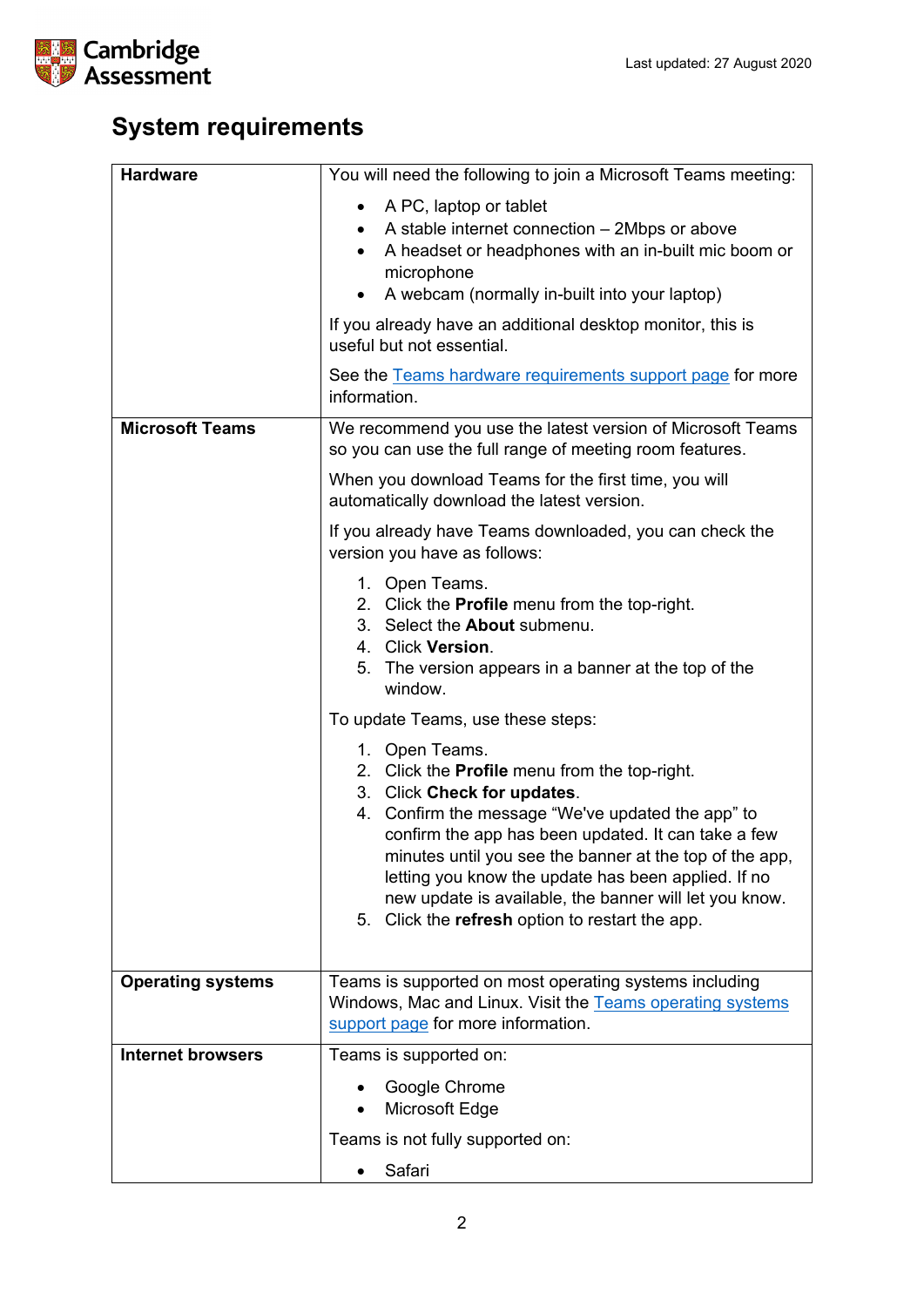

|                            | Mozilla Firefox<br>$\bullet$<br>Internet Explorer                                                                                                            |  |
|----------------------------|--------------------------------------------------------------------------------------------------------------------------------------------------------------|--|
|                            | Visit the Teams browser support page for more information.                                                                                                   |  |
|                            | Please note that once you have downloaded the app, it is not<br>reliant on a browser, therefore browser recommendations no<br>longer apply.                  |  |
| <b>Touchscreen devices</b> | You can use Teams on the following:<br>Windows tablet<br>iPad<br>Android tablet                                                                              |  |
|                            | Download the Teams app by following the Microsoft Teams<br>download page link on your device, or download it from<br>the iOS App Store or Google Play Store. |  |
|                            | Please do not use smartphones for activities related to<br>marking, monitoring or production of assessment<br>materials.                                     |  |
|                            | See the FAQ section of this guide for more information on<br>using a touchscreen device.                                                                     |  |
|                            |                                                                                                                                                              |  |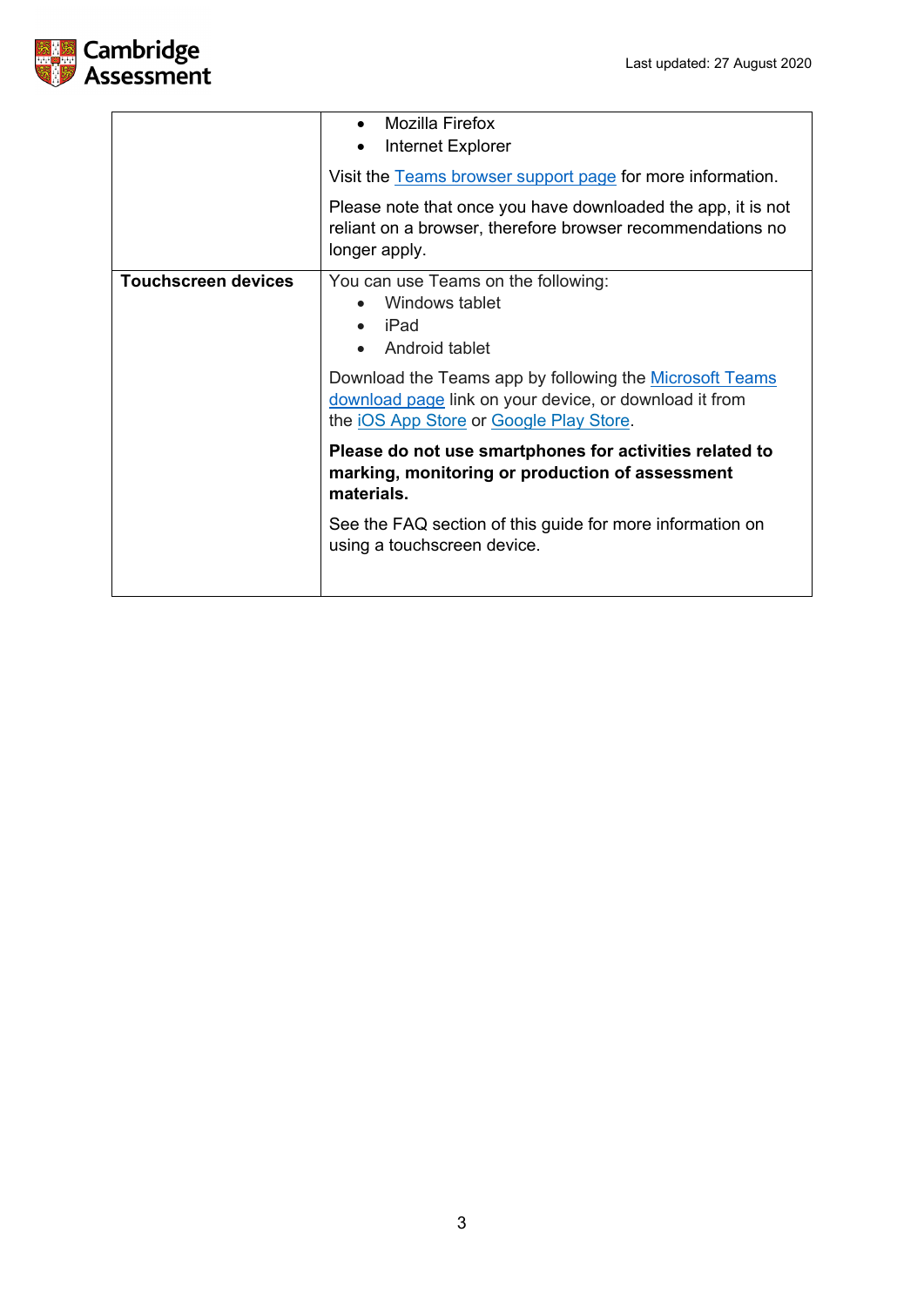

## <span id="page-3-0"></span>**Microsoft Teams Quick Guide**

<span id="page-3-1"></span>Follow these steps to create a free Microsoft Teams account, download Teams and join a Teams meeting

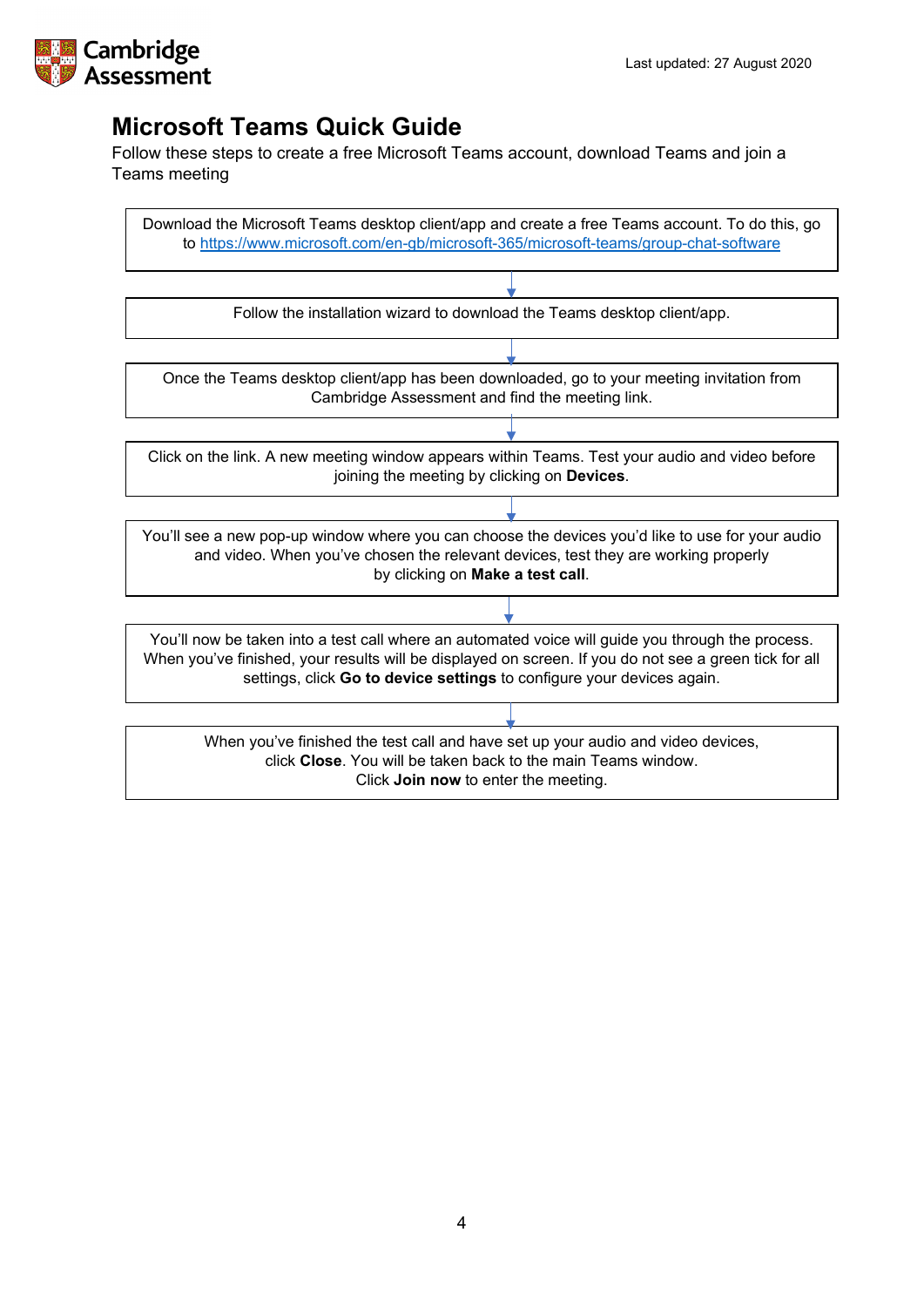

## <span id="page-4-0"></span>**Using Teams on a PC/laptop**

## <span id="page-4-1"></span>**How to create a free Microsoft Teams account and download Teams**

1. Go to [https://www.microsoft.com/en-gb/microsoft-365/microsoft-teams/group-chat](https://www.microsoft.com/en-gb/microsoft-365/microsoft-teams/group-chat-software)[software](https://www.microsoft.com/en-gb/microsoft-365/microsoft-teams/group-chat-software)

### **Important information**

When using Microsoft Teams, you must use a personal Teams account, and not a school or work Teams account. **If you have already downloaded Teams and created a Teams account, skip to the next section of this guide.**

2. Click on Sign up for free.

| <b>Microsoft Teams</b><br>Nothing can stop a team. |         |  |  |
|----------------------------------------------------|---------|--|--|
| Sign up for free                                   | Sign in |  |  |

3. The following window will be displayed. Enter the email address you want to use for Teams. If you already have a Microsoft account, enter your email address for that account here.

|                  | <b>Microsoft Teams</b>                                                                                              |             |
|------------------|---------------------------------------------------------------------------------------------------------------------|-------------|
| <b>Nicrosoft</b> |                                                                                                                     |             |
|                  | <b>Enter an email</b>                                                                                               |             |
|                  | We'll use this email to set up Teams. If you already have a<br>Microsoft account, feel free to use that email here. |             |
|                  | someone@example.com                                                                                                 |             |
|                  |                                                                                                                     |             |
|                  |                                                                                                                     | <b>Next</b> |
|                  |                                                                                                                     |             |

4. On the following page, click the **For work and organisations** option.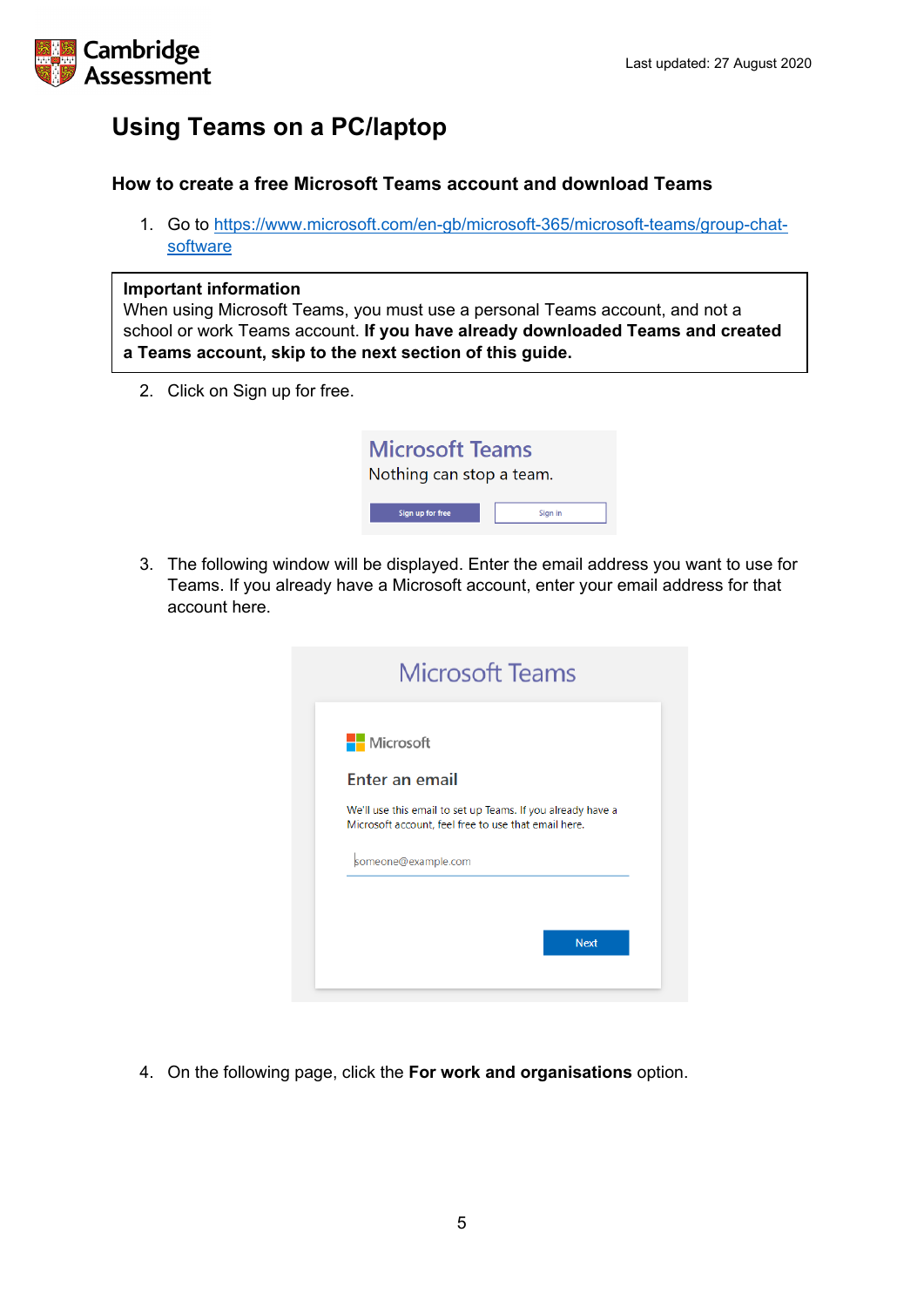

| <b>Microsoft Teams</b>                                                                                     |      |  |
|------------------------------------------------------------------------------------------------------------|------|--|
| <b>Nicrosoft</b><br>How do you want to use Teams?                                                          |      |  |
| <b>Eor</b> school<br>To connect students and faculty for courses and<br>projects, in a classroom or online |      |  |
| For friends and family<br>For everyday life, to make audio or video calls                                  |      |  |
| For work and organisations<br>To work with teammates wherever they are                                     |      |  |
|                                                                                                            |      |  |
|                                                                                                            | Next |  |
|                                                                                                            |      |  |

- 5. You will now be prompted to enter a password. If you already have a Microsoft account, enter your password here.
- 6. Enter the last few details of the sign-up process. Enter your first name and surname. Enter **Cambridge International Assessment Education** or **OCR** as your company name. Finally, choose your country or region. Click on **Set up Teams**.

| Microsoft                                  |                                                                                                                                                                                                                                                                                                                                          |
|--------------------------------------------|------------------------------------------------------------------------------------------------------------------------------------------------------------------------------------------------------------------------------------------------------------------------------------------------------------------------------------------|
| The last few details                       |                                                                                                                                                                                                                                                                                                                                          |
| First name                                 | Surname                                                                                                                                                                                                                                                                                                                                  |
| This is required                           | This is required                                                                                                                                                                                                                                                                                                                         |
| Company name                               |                                                                                                                                                                                                                                                                                                                                          |
| This is required                           |                                                                                                                                                                                                                                                                                                                                          |
| Country or region<br><b>United Kingdom</b> |                                                                                                                                                                                                                                                                                                                                          |
|                                            | Important note: As admin, you'll be responsible for the personal data<br>of people in your Teams organisation, as well as for data<br>management requests they submit to you. Learn more.                                                                                                                                                |
|                                            | By clicking Set up Teams, you agree to our terms and conditions.                                                                                                                                                                                                                                                                         |
|                                            | We may provision your Teams Free tenant in any facility where Microsoft stores<br>and processes customer data. This means that your data may be stored at rest<br>within any of the regions and countries where such facilities are located. We will<br>comply with all applicable law with respect to data transfers. Teams Free is NOT |

7. Teams will be installed. Do not close your browser during this process.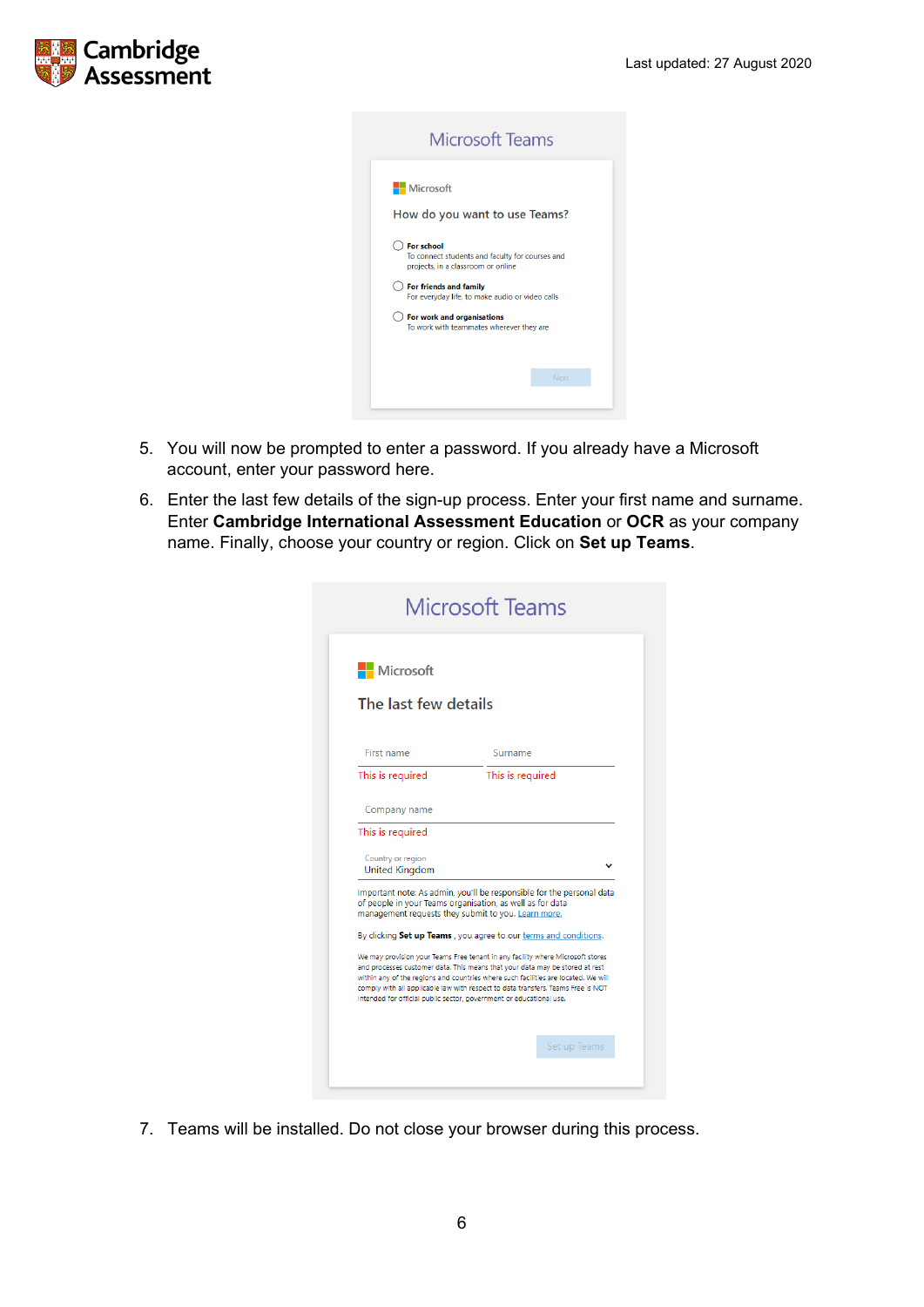

| <b>Microsoft Teams</b>                                              |
|---------------------------------------------------------------------|
| <b>Nicrosoft</b>                                                    |
| ere,                                                                |
| Setting up Teams<br>Leave your browser open while we're doing this. |
|                                                                     |
|                                                                     |

8. You will now see the following screen. Click on **Download the Windows app** (or **Mac app** if you are using a Mac).

|                                           | --<br>$\frac{1}{2}$      | AN.<br>Stay better connected with the Teams desktop app |  |
|-------------------------------------------|--------------------------|---------------------------------------------------------|--|
|                                           | Download the Windows app | Use the web app instead                                 |  |
| Already have the Teams app? Launch it now |                          |                                                         |  |

9. The Teams desktop client/app will now be downloaded on your PC/laptop. You will see a pop-up at the bottom of your screen.



- 10. If you have any problems, try downloading the app again.
- 11. Click on the download file at the bottom of your screen to open Teams.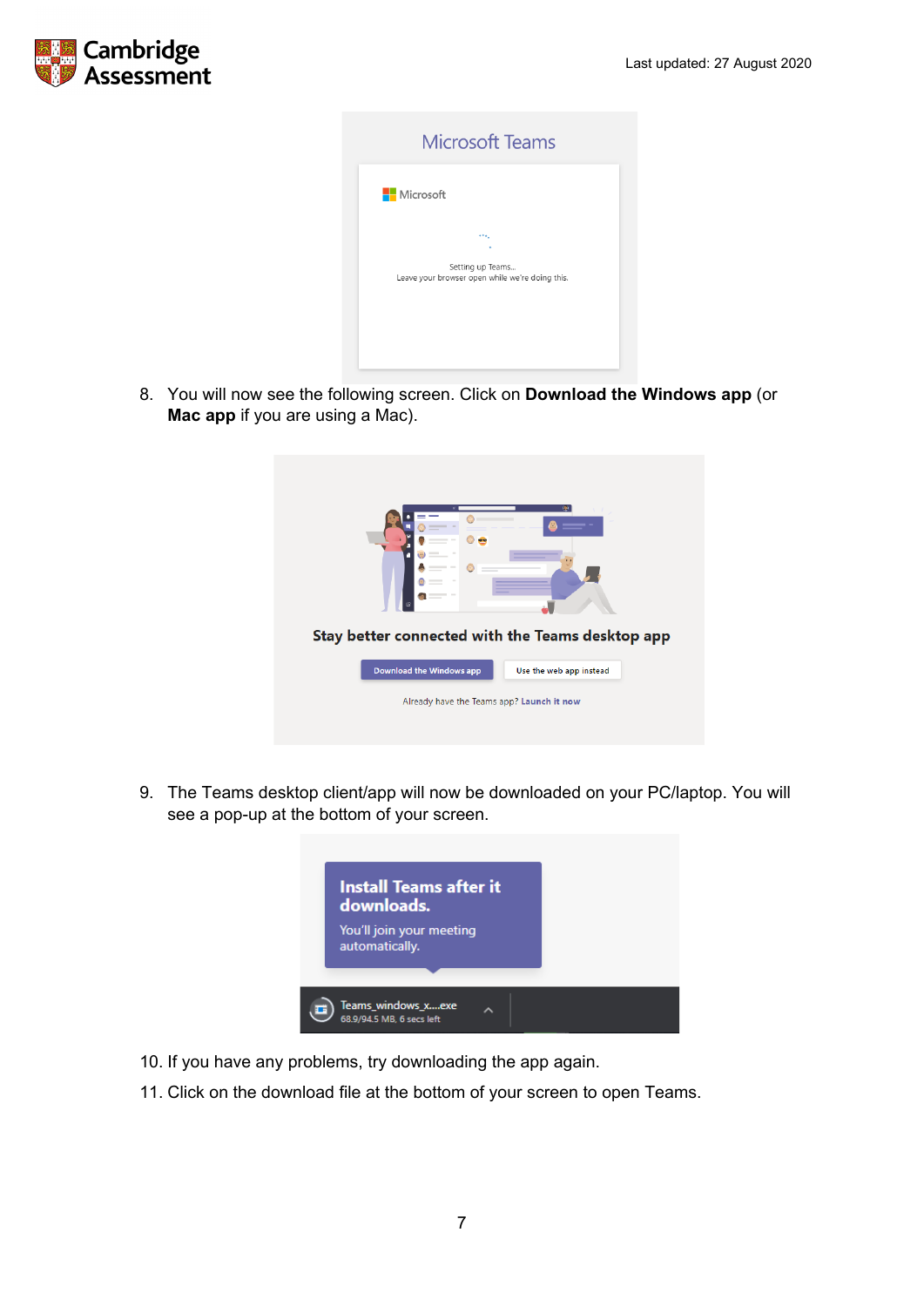



12. Teams will now start up on your PC/laptop.

|     |                            |         | oad<br>deskt   |
|-----|----------------------------|---------|----------------|
| dir | Microsoft                  |         | lue c<br>hload |
|     | Installing Microsoft Teams |         |                |
|     |                            | -<br>n. |                |

## <span id="page-7-0"></span>**How to join a Teams meeting using the Teams desktop client/app**

1. In your emailed invitation from Cambridge Assessment, find the meeting link.

## **Tip**

We recommend you join the meeting 15-20 minutes early to check your audio and video connectivity and make sure your devices work as expected.

2. Click on the meeting link. Depending on your invitation, this may appear as shown below or as a URL link.



Learn more about Teams | Meeting options

3. When you click on the link, the following screen appears in your browser. If you have not already installed the Teams desktop client/app, you will need to download it here by clicking on **Download the Windows/Mac app**. Follow the instructions at the start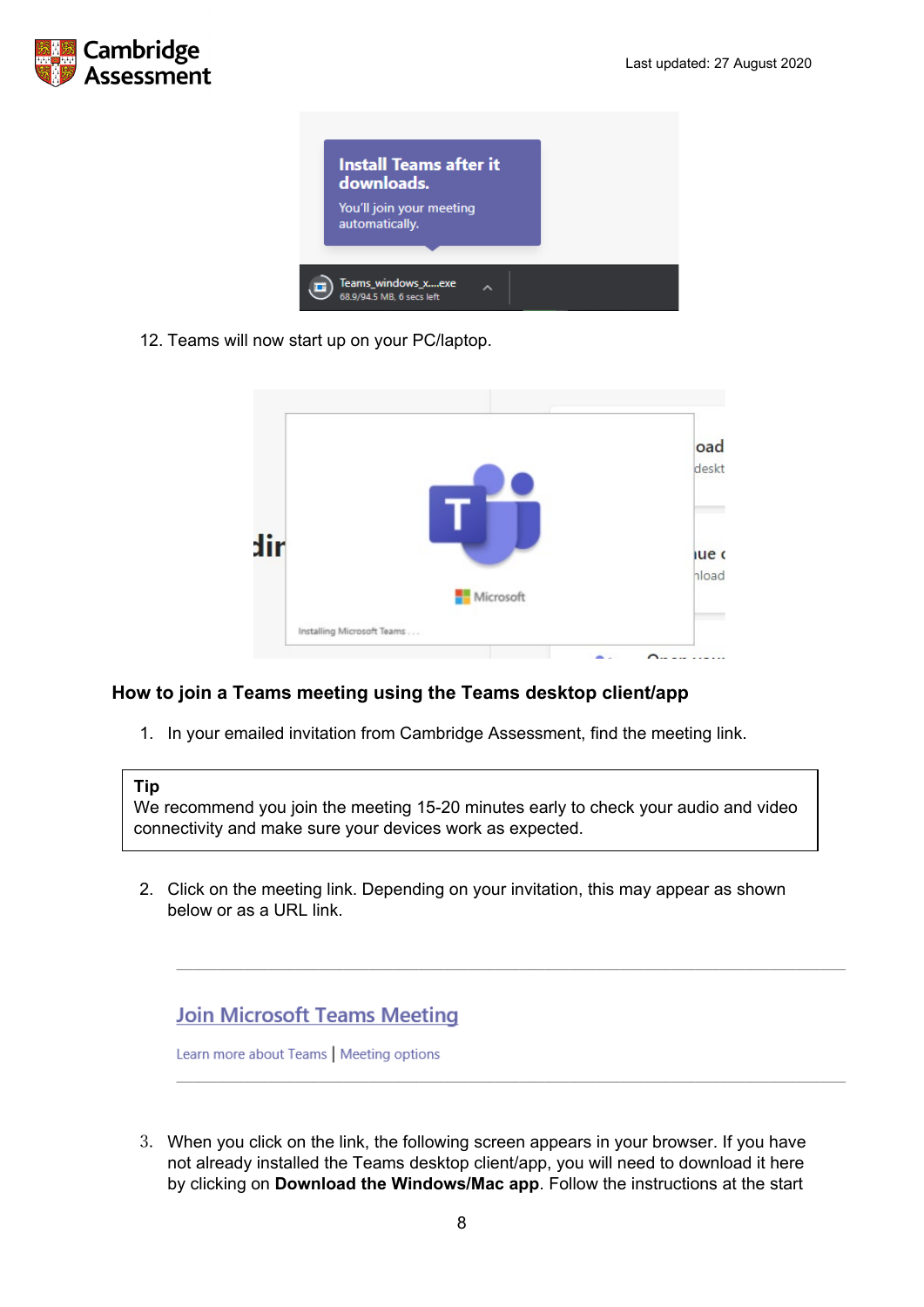

of this guide on how to do this. If you previously installed the app, click **Open your Teams app** to enter the meeting.



4. Test your audio and video quality before joining the meeting by clicking on the **Devices** <sup>**®**</sup> button.



5. You will see a pop-up window where you can choose the devices youd like to use for your audio and video. Once you've chosen, make a test call by clicking on **Make a test call**.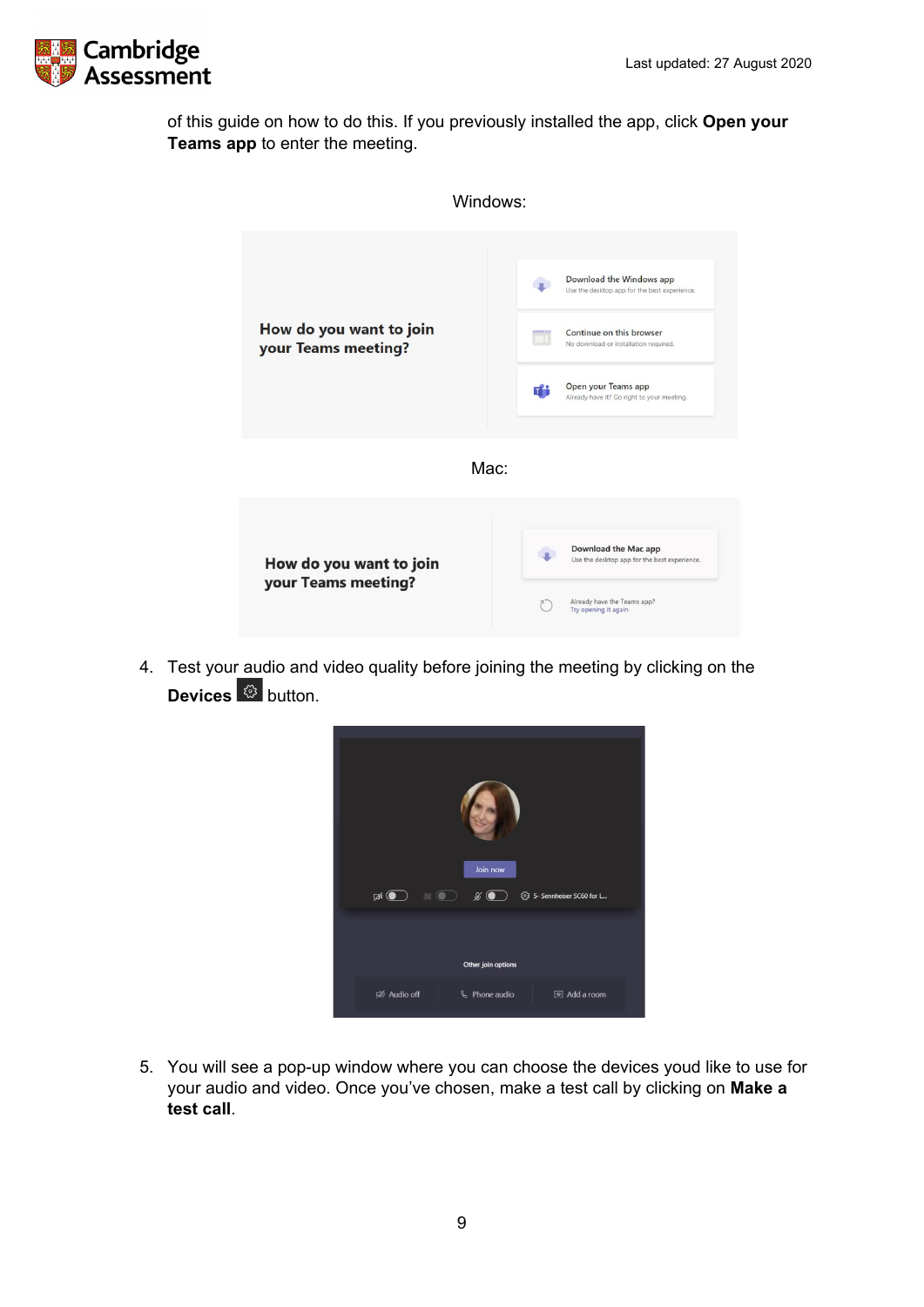

| <b>Device settings</b>                 |  |
|----------------------------------------|--|
| <b>Audio devices</b>                   |  |
| 5- Sennheiser SC60 for Lync            |  |
| Speaker                                |  |
| Speakers (5- Sennheiser SC60 for Lync) |  |
| Microphone                             |  |
| Microphone (5- Sennheiser SC60 for  \  |  |
| D Make a test call                     |  |
| Camera                                 |  |
| Integrated Webcam                      |  |
|                                        |  |

- 6. This will take you into a test call where an automated voice will guide you through the process.
- 7. Once you've finished the test call, your test results will be displayed on screen. This will show your audio, speaker, camera and network results. If you don't see a green tick for all the settings, click **Go to device settings** to configure your devices again.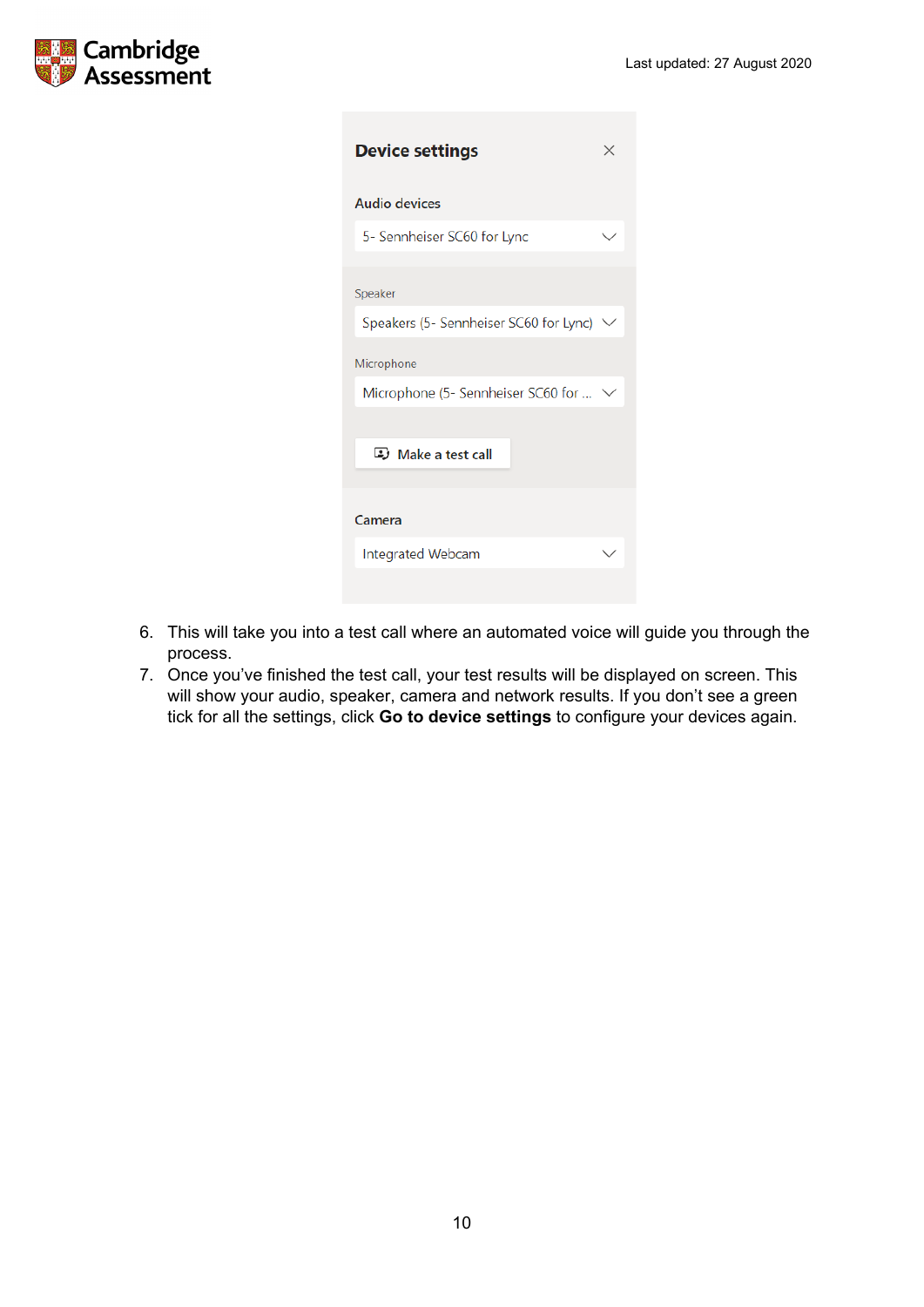



- 8. Once you've finished the test call and have configured your devices, click **Close**.
- 9. You will see the following window. Click **Join now** to enter the meeting.



10. The Teams meeting window pane will now appear. Please go to the next section to familiarise yourself with the Teams meeting window.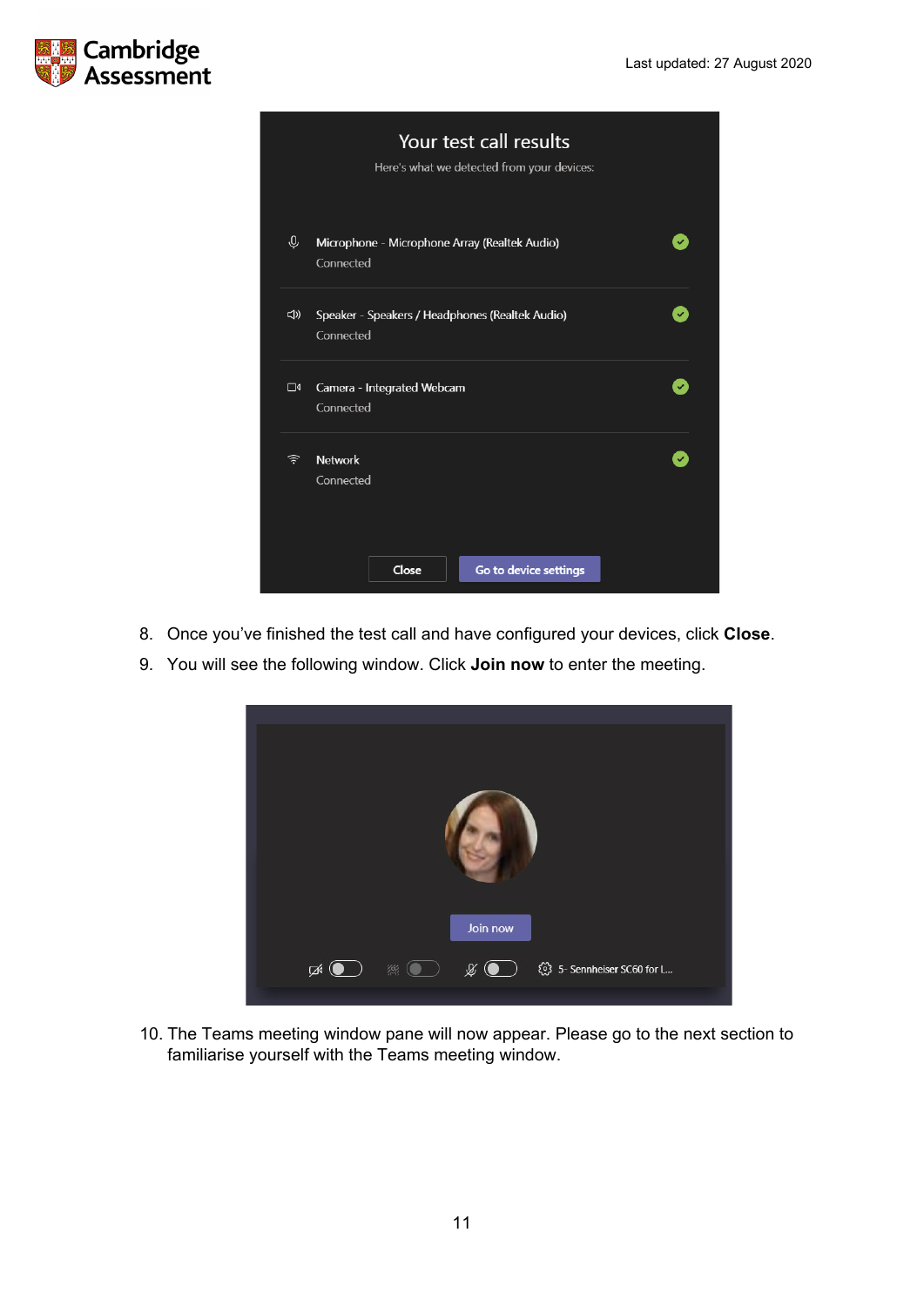

## <span id="page-11-0"></span>**How to navigate a Teams meeting on a PC/laptop**

Once you have joined the Teams meeting, familiarise yourself with the meeting room and its features. Click anywhere in the meeting to see the control panel.

### **Main meeting window:**



## **Meeting control panel:**



#### 1 **Main Window**

This is where the meeting contents, such as files, will be shared. It's also where the people in the meeting will be shown.

| $\overline{2}$ | <b>Video sharing</b>                                    | 6              | Raise hand                                                                                                                                                                       |
|----------------|---------------------------------------------------------|----------------|----------------------------------------------------------------------------------------------------------------------------------------------------------------------------------|
|                |                                                         |                |                                                                                                                                                                                  |
|                | Click here to turn your video (webcam)<br>on and off.   |                | Click here to raise and lower your<br>hand. This tells the meeting host that<br>you would like to speak. Note that this<br>is only available on the desktop<br>version of Teams. |
| 3              | <b>Audio sharing</b>                                    | $\overline{7}$ | <b>Chat window</b>                                                                                                                                                               |
|                | Click here to mute and unmute your<br>microphone.       |                | Click here to open the chat window<br>and send instant messages to the rest<br>of the group.                                                                                     |
| 4              | <b>Screen and file sharing</b>                          | 8              | <b>Participants</b>                                                                                                                                                              |
|                | Click here to share your screen,<br>programs and files. |                | Click here to see who else is in the<br>meeting.                                                                                                                                 |
| 5              | <b>More options</b>                                     | 9              | <b>End meeting</b>                                                                                                                                                               |
|                | Click here to see more meeting<br>options.              |                | Click here to leave the meeting.                                                                                                                                                 |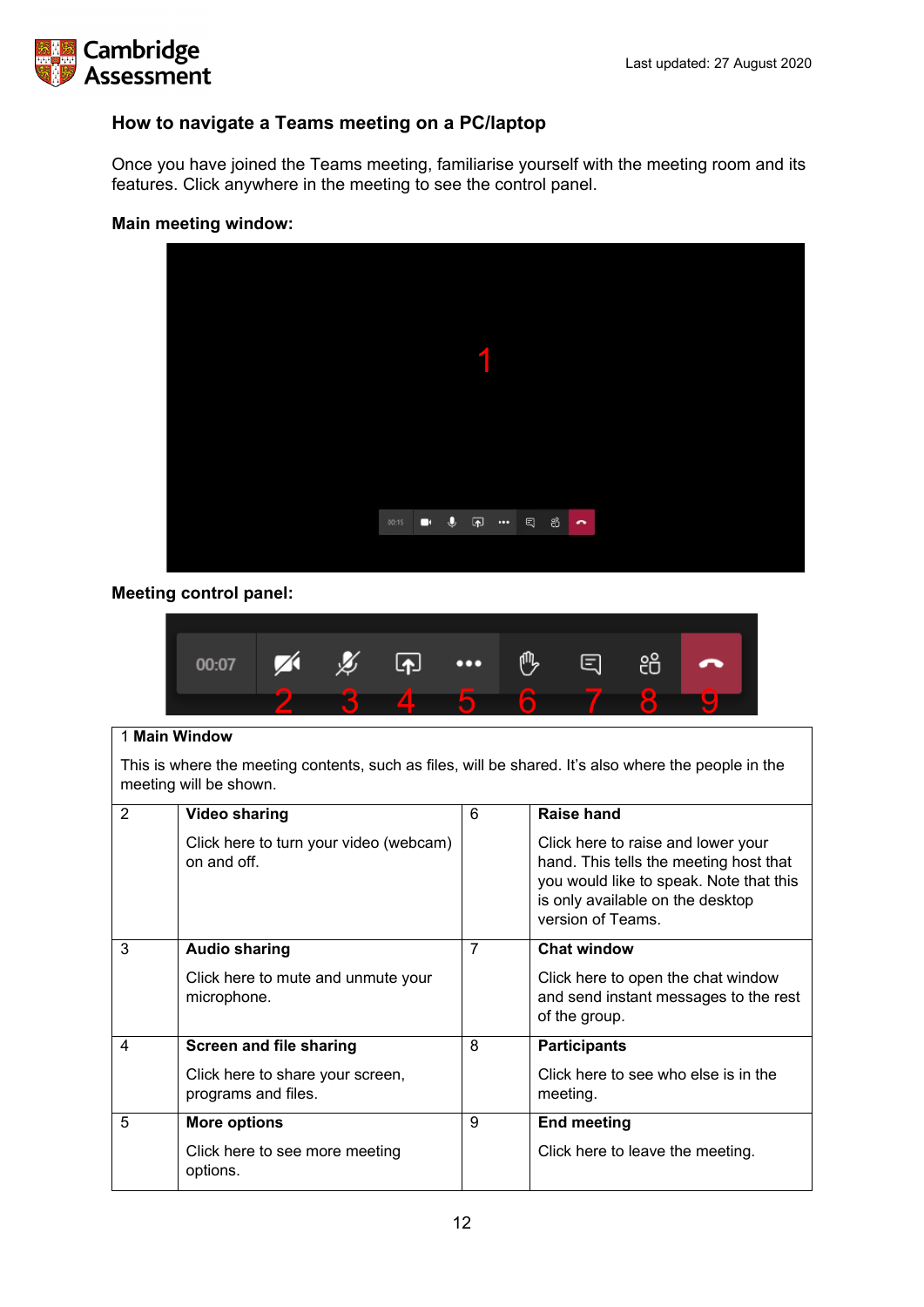

## <span id="page-12-0"></span>**Using Teams on a touchscreen device**

<span id="page-12-1"></span>**How to download Microsoft Teams and create a Teams account**

## **Important information**

When using Microsoft Teams, you must use a personal Teams account, and not a school or work Teams account. **If you have already downloaded Teams and created a Teams account, skip to the next section of this guide.**

- 1. Download the Teams mobile app by visiting: [https://www.microsoft.com/en](https://www.microsoft.com/en-gb/microsoft-365/microsoft-teams/download-app)[gb/microsoft-365/microsoft-teams/download-app](https://www.microsoft.com/en-gb/microsoft-365/microsoft-teams/download-app)
- 2. Follow the instructions on screen to download the app to your device.

## <span id="page-12-2"></span>**How to join a Teams meeting using the Teams mobile app**

- 1. In your emailed invitation from Cambridge Assessment, find the meeting link.
- 2. Click on the meeting link. Depending on your invitation, this may appear as shown below or as a URL link.

## **Join Microsoft Teams Meeting**

Learn more about Teams | Meeting options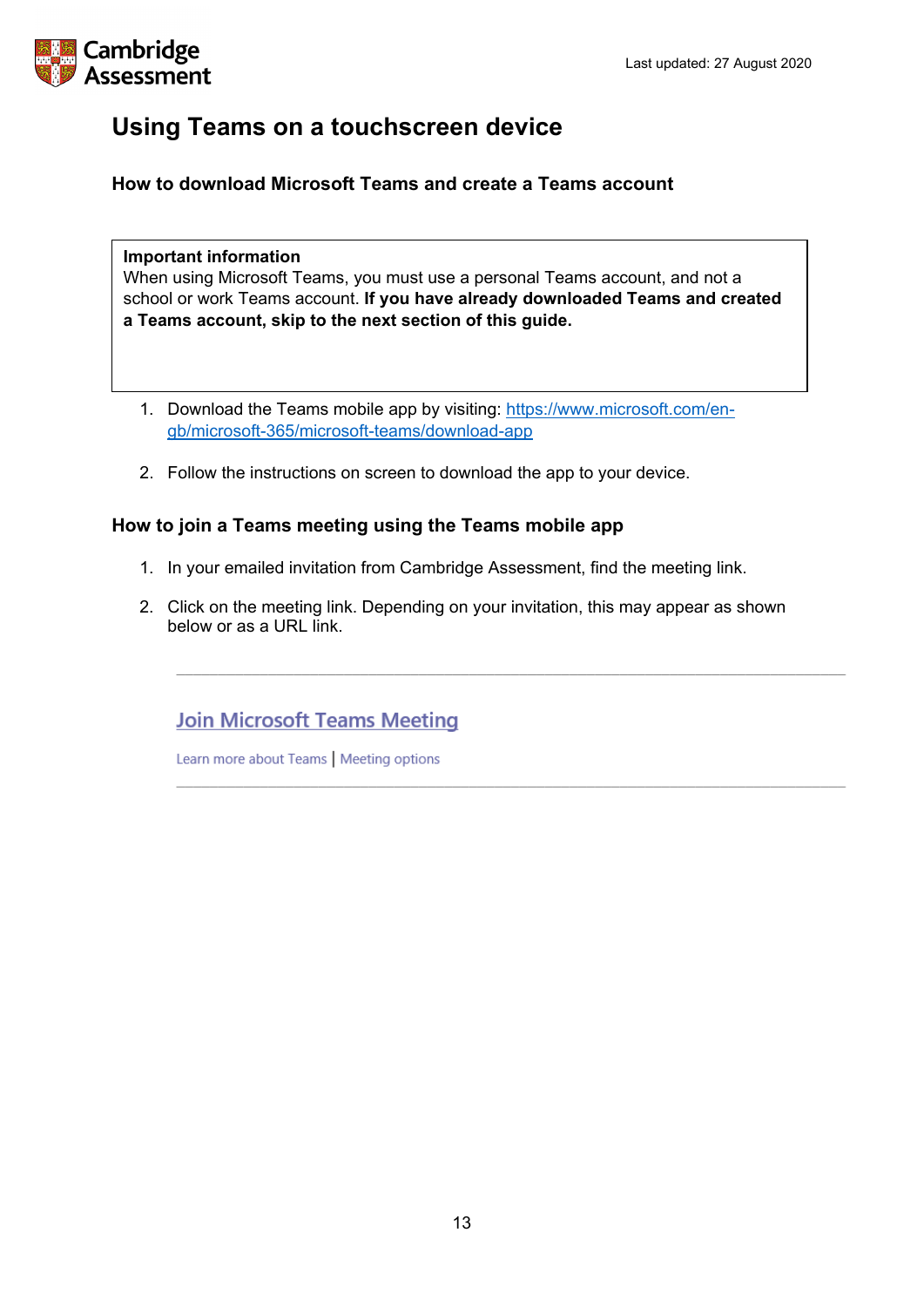

3. The Teams mobile app will open on your touchscreen device. Sign into Teams using the account you created previously.



4. You will now see the following screen. Check your audio and video before joining the meeting. Tap **Join now** to enter the meeting.

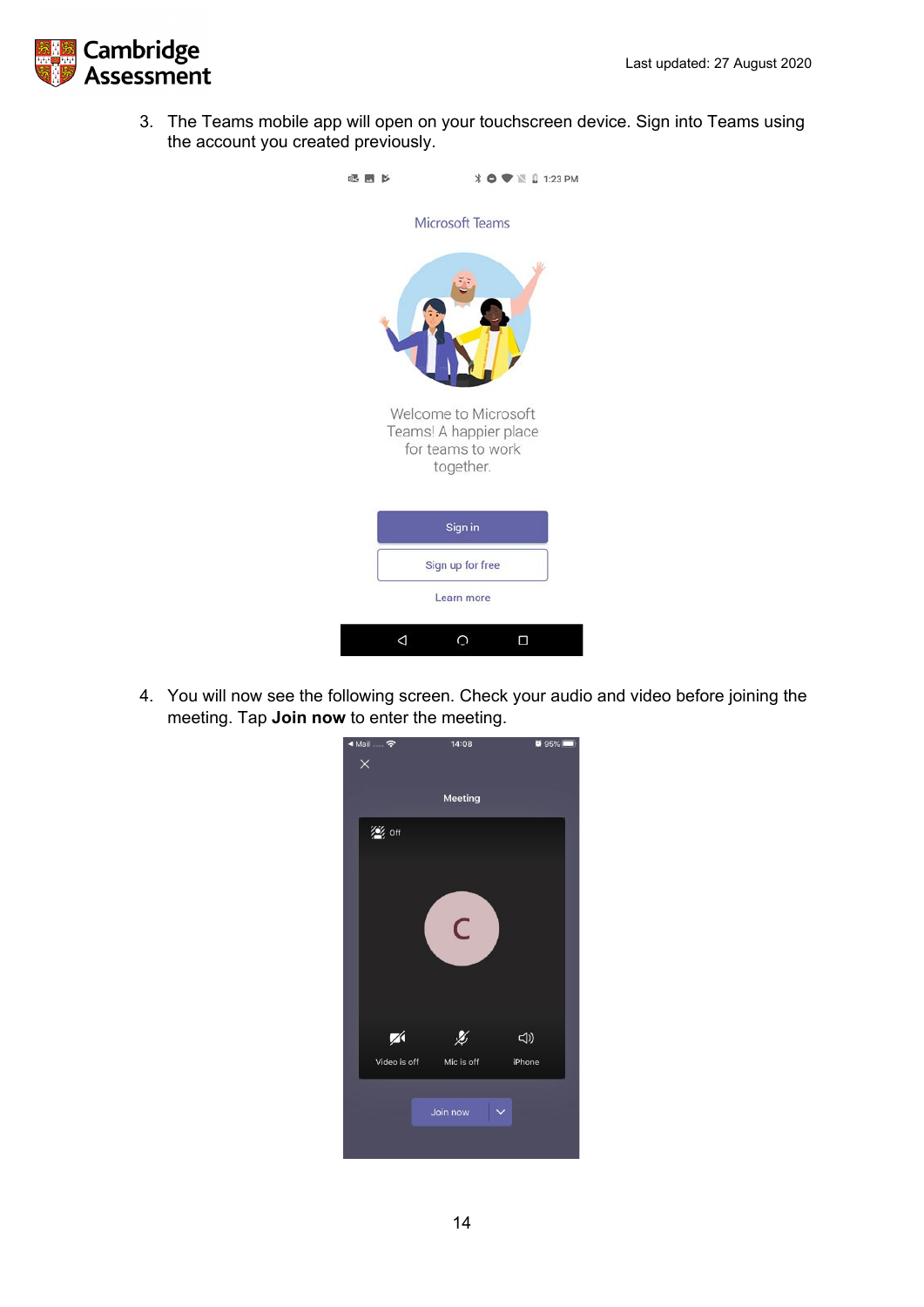

## <span id="page-14-0"></span>**How to navigate a Teams meeting on a touchscreen device**

Once you have joined the Teams meeting, familiarise yourself with the meeting room and its features. Tap anywhere in the meeting to see the control panel.

## **Meeting window and control panel:**



### **Main window**

This is where you will see the other people in the meeting. It's also where any meeting documents (such as assessment materials or scripts) will be shared on screen.

### **2 - Video sharing**

Tap here to turn your video on and off.

#### **3 - Audio sharing**

Tap here to mute/unmute your microphone.

### **4 - Volume control**

Tap here to adjust your volume.

### **5 - More options**

Tap here to view more meeting options, including background blur, screen sharing and the raise hand feature.

### **6 - End meeting**

Tap here to leave the meeting.

#### **7 - Chat box**

Tap here to open the chat box and send instant messages to the rest of the group.

## **8 - Participants**

Tap here to list the other people in the meeting.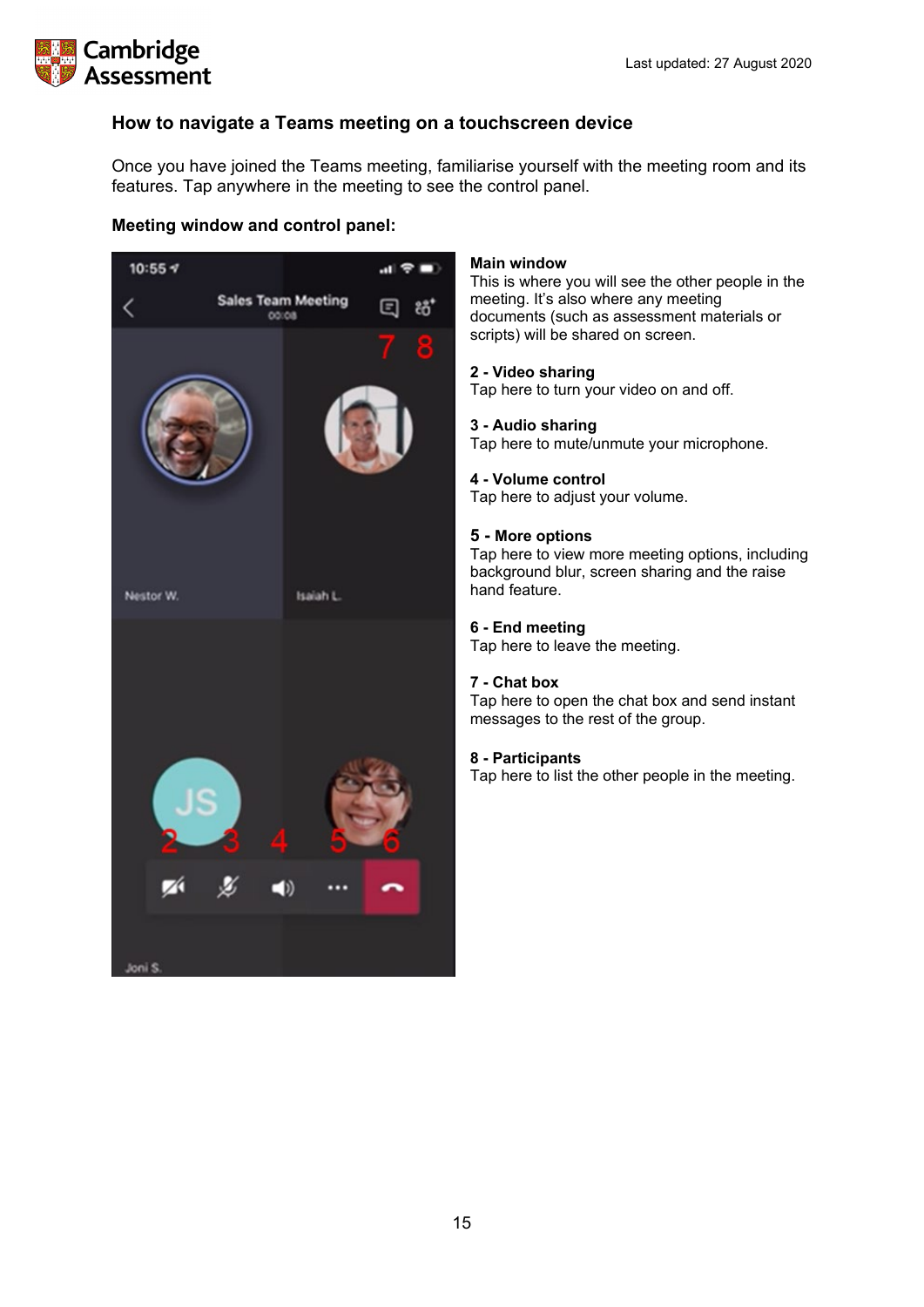

## <span id="page-15-0"></span>**Troubleshooting**

## <span id="page-15-1"></span>**Signing into Teams**

## **After I changed my password, I see the message "Either your password changed or the server needs your sign-in info again"**

If you see this message, restart your computer and try to sign in again. If you still can't sign in, sign out, and then sign in again using your old (or incorrect) credentials. When it fails, enter your new, correct, credentials.

## **When I try to set up a Microsoft Teams account, I see the message "Someone has already setup Teams for your organization"**

If you see this message, your email address may already be tied to both a school account and a personal account. For example, you may be using Microsoft Teams for both accounts.

Try to create a personal Teams account in a new private or incognito browser window. To do this:

- Go to <https://teams.microsoft.com/>
- Choose the appropriate option depending on your browser (for example, select **Open link in Private window** in Edge).
- Enter the credentials for your personal account instead of your school account to sign in.

If that doesn't work, you must unlink the two accounts to create a free Teams account. For more information, see the section "I want to use a different email address or phone number to sign in" on the [Teams website.](https://support.microsoft.com/en-us/help/12407/microsoft-account-change-email-phone-number)

## <span id="page-15-2"></span>**Joining a meeting on a PC/laptop**

## **I'm having problems joining a Teams meeting.**

If you can't join the Teams meeting, try these steps:

- **Try joining the meeting using the Microsoft Teams desktop client/app instead of the Teams web app**. See the instructions at the start of this guide for more information. Client/app offers a better meeting experience than the web app.
- **Make sure you're using a supported platform and web browser**. Teams is supported on Google Chrome and Microsoft Edge. It is not fully supported on Safari, Internet Explorer or Mozilla Firefox.
- **Try joining the meeting on a different device**. Microsoft Teams is available on the following devices:
	- o Windows tablet
	- o iPad
	- o Android tablet

## **When I join the meeting, I get an error message, or I keep getting kicked out and asked to re-join**

Sign out of Teams and join the meeting again.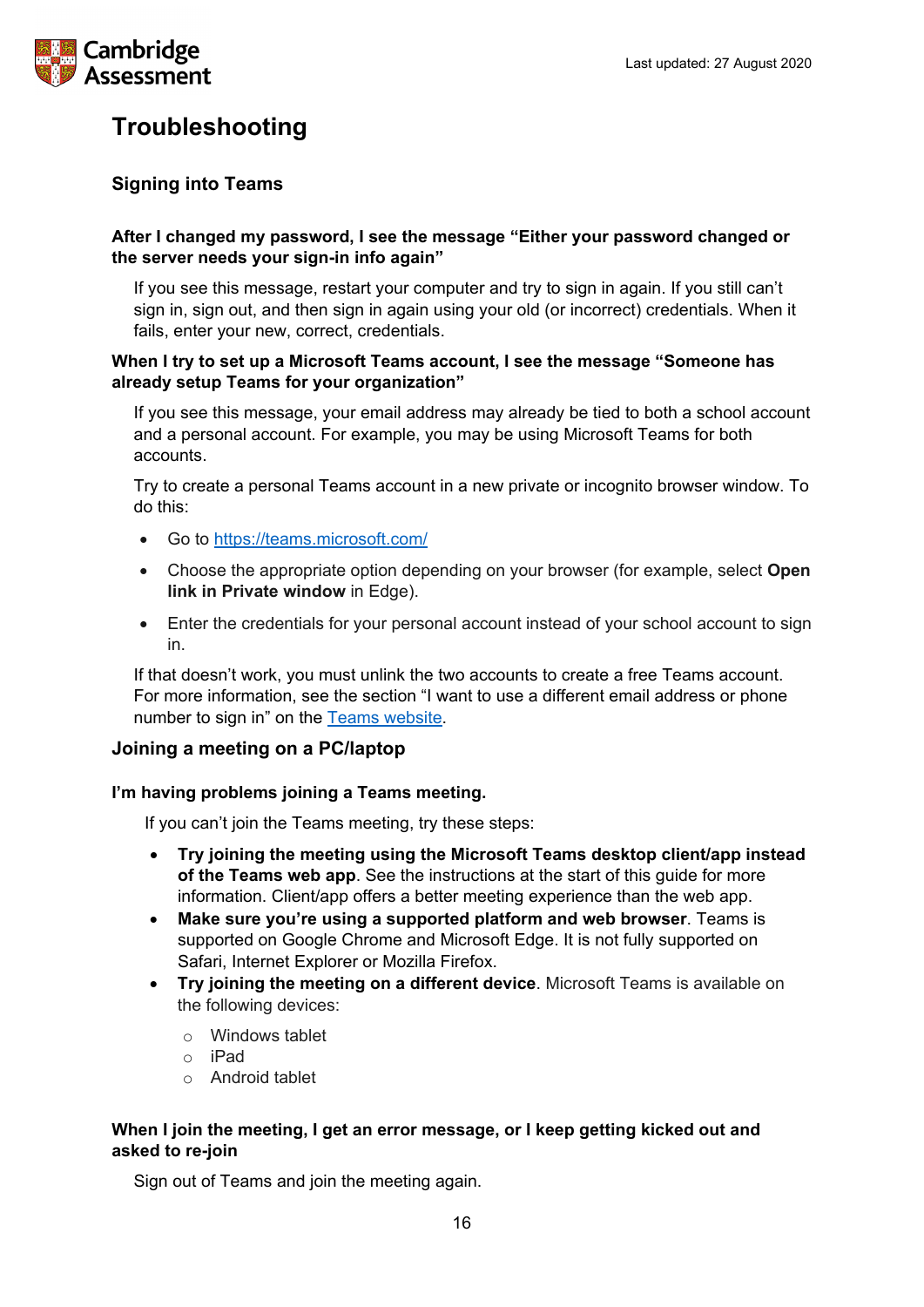

## <span id="page-16-0"></span>**Joining a meeting on a touchscreen device**

## **I can't see meeting presentations or video on a touchscreen device**

Make sure you're connected to a wi-fi access point.

### **I can't connect to meeting audio**

If you're not connected to a wi-fi access point, go to **My info > More > Settings**, and make sure **Require Wi-Fi for VoIP** is set to **OFF**.

## **I can't see or use all the meeting features, such as the raise hand option or background effects**

If you join a meeting on a touchscreen device, your meeting experience will be limited. You won't have all the features that are available on a PC/laptop. You can use the chat function to tell others in your meeting that you would like to speak.

## <span id="page-16-1"></span>**Checking connectivity**

### **I can't join a Teams meeting or I have lost my connection**

If you can't join a meeting, or if you lose connection during the meeting, please contact us to make us aware so we can update everyone in the meeting. See the *Microsoft Teams Information and Support Guidance* for information on who to contact.

### **I'm having problems with my connection on Teams**

Low quality audio and video, delays and dropped calls is normally caused by a slow internet connection. The following may help:

- **Improve your signal.** If possible, use an ethernet cable to plug your computer directly into the modem or router. If you're using a wi-fi connection, try moving closer to the router to get a better signal.
- **Close other programs**. File sharing applications, streaming audio or video and even open web browsers can all use up bandwidth. Closing them frees up bandwidth so that Teams can use it. If you're using a recent version of Windows or Mac, you can use the Task Manager to see and manage everything that's running on your computer.
- **Check your bandwidth speed.** For a high-quality video call, both you and the other participants need to have enough bandwidth. Do a bandwidth speed test online: [https://www.broadband.co.uk/broadband-speed-test/.](https://www.broadband.co.uk/broadband-speed-test/) Click the link and follow the instructions on screen to find out your download and upload speeds. Check the result against the speed your ISP is supposed to be providing and the recommended system requirements for Teams. If you often have a slow internet connection, ask your ISP for help.
- **Update your hardware**. If your computer, modem, or router is several years old, everything may seem to be running slowly even with a fast connection. If you have tried all the other options, and you have good internet speed, but you are finding your computer is still very slow it might be time to consider upgrading your hardware.
- **Check with the other participants**. Remember, even if everything's good at your end, one of the other participants might have a problem with their connection.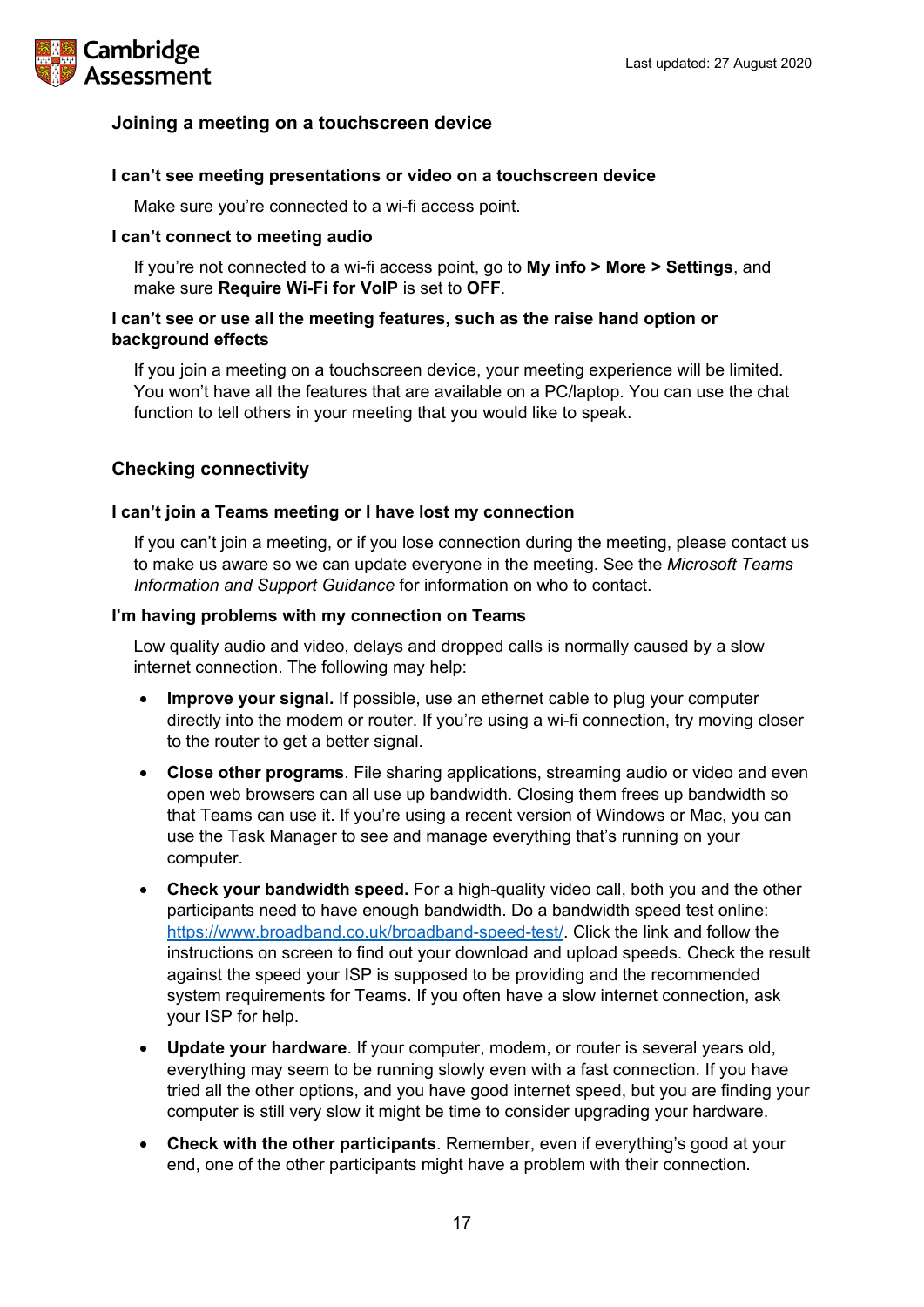

## <span id="page-17-0"></span>**Checking audio**

See the [Microsoft Teams Audio Troubleshooting page](https://docs.microsoft.com/en-us/MicrosoftTeams/troubleshoot/meetings/how-to-join-a-teams-meeting#troubleshoot-audio) for more information.

### **Other participants cannot hear me**

If other participants can't hear anything from your side, the problem is either with your microphone or with their playback device (speakers or headphones).

- 1. **Check your settings in Teams**. To unmute yourself, click on the microphone icon with the diagonal line in the call window.
- 2. **Make sure that the correct device is selected**.
	- a) When you enter the Teams meeting, click on **Devices**.
	- b) If you want to use different devices for audio input and output, then choose Custom Device. This opens separate drop-down lists for Speaker and Microphone. In the Microphone drop-down list, choose the mic you want to use. If you only use your computer's built-in microphone, you'll see just one option.
- 3. **Check your microphone**. Make sure your microphone isn't muted. If you're using your computer's built-in microphone, make sure it isn't disabled in the computer settings. If you're using an external microphone, check that its plugged in. If it's a wireless microphone, make sure the batteries are charged. Also check for physical mute buttons on the headset/headset cord.
- 4. **Check your computer settings**. Adjust the signal strength (boost) of the microphone in Windows by right-clicking the loudspeaker icon at the bottom-right of the screen and using the slider control.
- 5. **Rejoin the meeting**. Log out of the meeting and back in again using the link.

## **I can't hear other participants**

If you can't hear anything from the other participants, the problem is either with one of their microphones, or with your playback device.

1. Make sure the correct audio device is selected in your audio device settings. You can also make a test call here.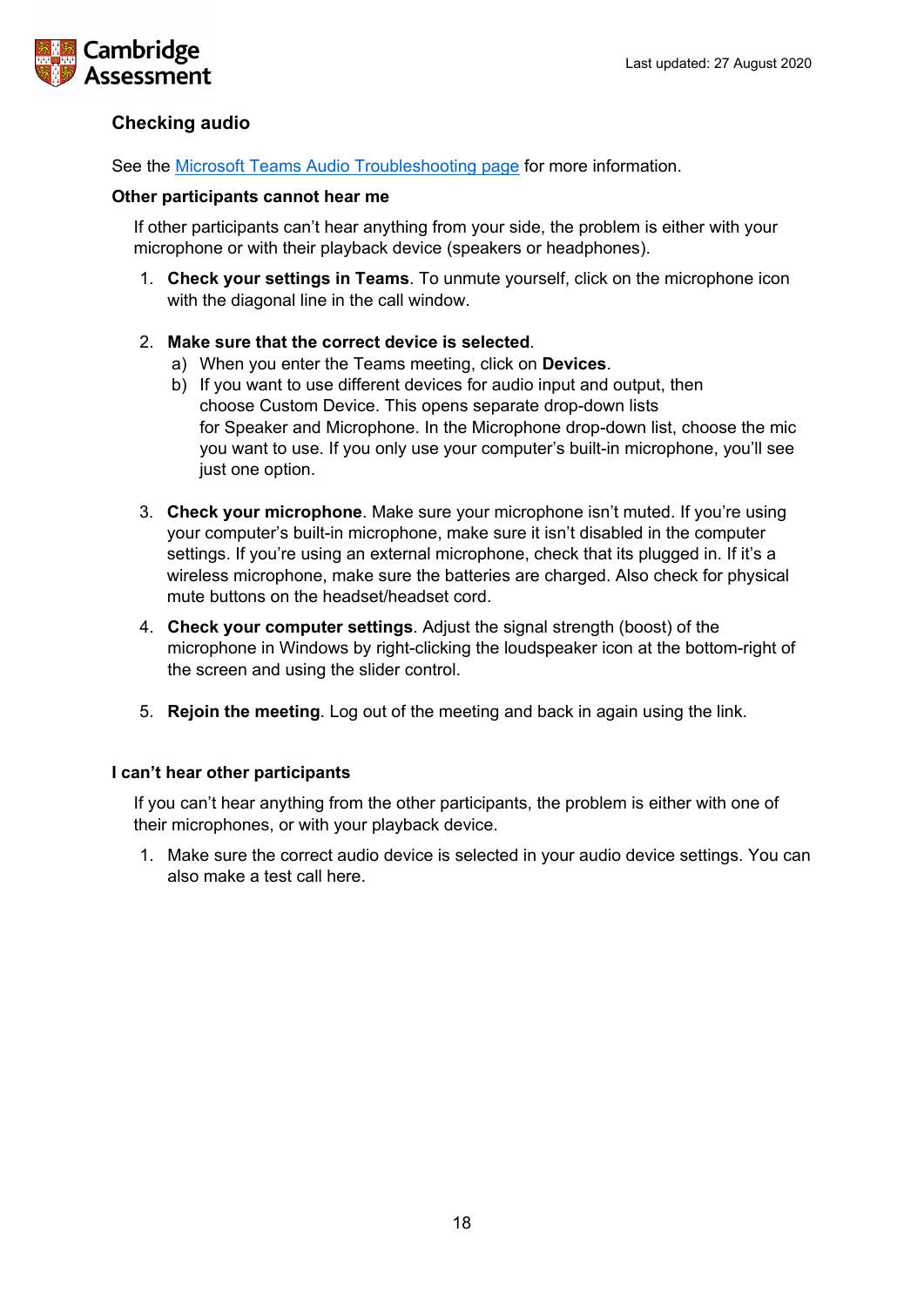

#### Audio devices

| PC Mic and Speakers                   |  |
|---------------------------------------|--|
| Speaker                               |  |
|                                       |  |
| Speakers / Headphones (Realtek Audio) |  |
| Microphone                            |  |
|                                       |  |
| Microphone Array (Realtek Audio)      |  |
| Make a test call                      |  |
|                                       |  |
| Secondary ringer                      |  |
| None                                  |  |
|                                       |  |
| Camera                                |  |
|                                       |  |
| Integrated Webcam                     |  |
|                                       |  |

### **My audio doesn't work with Windows 8.1**

If you're using Windows 8.1, certain audio or video devices may not work if the device drivers aren't installed properly. This is a known issue on Windows 8.1. A possible workaround is to update the device drivers to the latest version.

#### **My headset/headphones aren't working. How do I fix it?**

You may need to set up your headset and microphone on your computer. Go to the control panel on your PC/laptop to do this.

#### **How do I set up my headset or headphones so they work with Teams?**

Make sure you choose your preferred audio device each time you start a Teams meeting. Click Devices and check your audio settings.

## <span id="page-18-0"></span>**Sharing a screen**

#### **I can't share files or a window on my PC/laptop**

If you want to share a file or window in the meeting, you need to make sure it's open on your PC/laptop. Open the file/window then try again.

#### **I can't share my screen on a Mac**

If you're using a Mac, you may need to change your system preferences so that Teams can share your screen. For more information, go to the [Microsoft Teams help and support](https://support.microsoft.com/en-us/office/share-content-in-a-meeting-in-teams-fcc2bf59-aecd-4481-8f99-ce55dd836ce8#:%7E:text=Share%20content%20on%20a%20Mac&text=Select%20Open%20System%20Preferences%20from,try%20sharing%20your%20screen%20again.)  [page.](https://support.microsoft.com/en-us/office/share-content-in-a-meeting-in-teams-fcc2bf59-aecd-4481-8f99-ce55dd836ce8#:%7E:text=Share%20content%20on%20a%20Mac&text=Select%20Open%20System%20Preferences%20from,try%20sharing%20your%20screen%20again.)

#### **I can't share system audio on a Mac**

This feature is only available on Windows devices. If you need to share audio or video files in a meeting, we suggest you ask participants to listen/watch them outside of the meeting then return to the meeting once complete.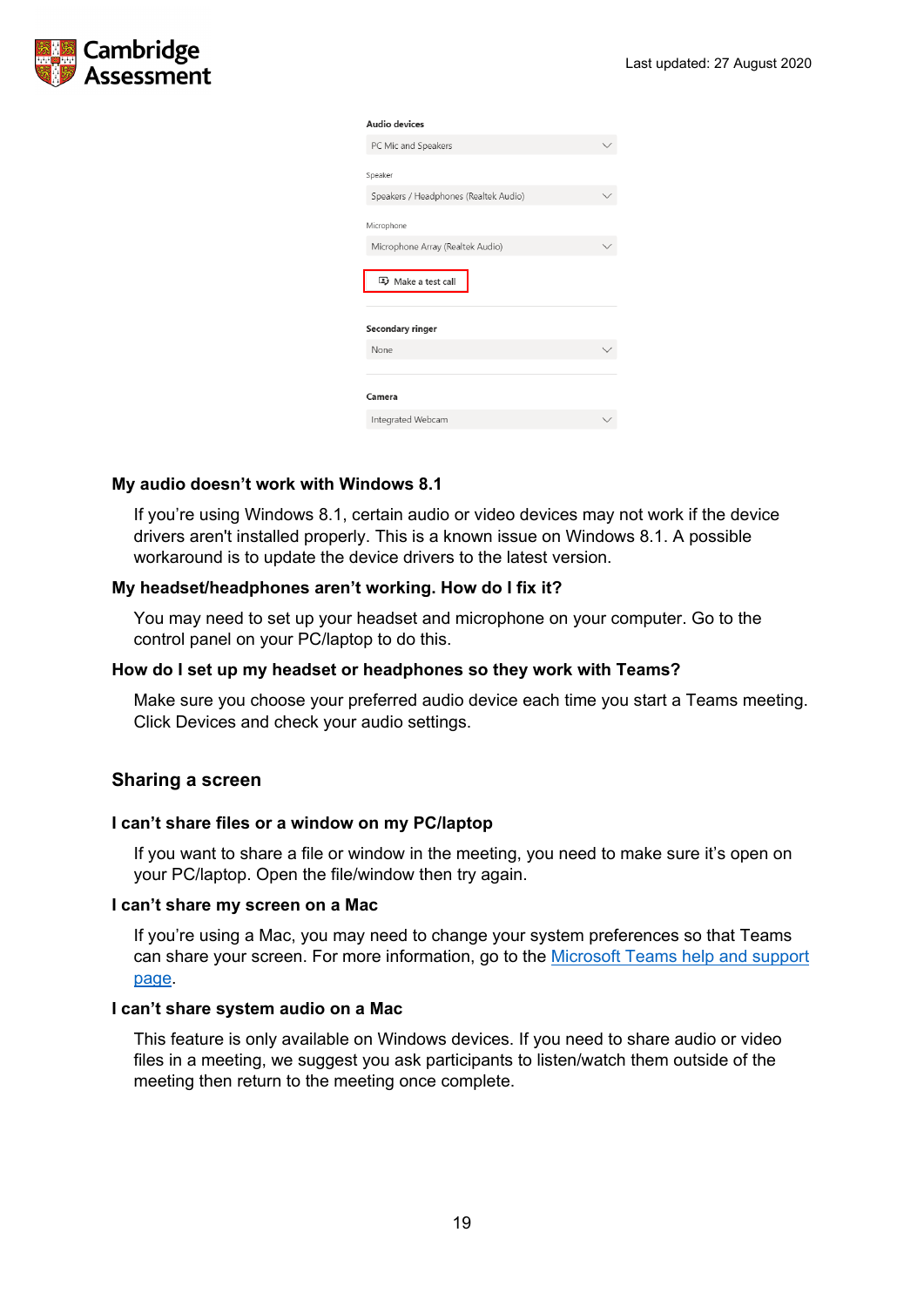

## <span id="page-19-0"></span>**Using the 'Show background effects' feature**

## **I can't change my background in a meeting using the 'Show background effects' feature**

The 'Show background effects' feature is only available on the latest version of Teams and on a select number of devices. You may need to update Teams to get this feature. Follow the instructions at the start of this guide on how to do this. Note that this feature is not available on Mac devices.

## **I can use the 'Show background effects' feature, but I can't choose a background**

Some devices don't support background effects. If you can't choose a background, blur your background instead.

## <span id="page-19-1"></span>**Using the 'Raise my hand' feature**

## **I can't raise my hand in a meeting**

This feature is only available on the latest version of Teams and on a select number of devices. You may need to update Teams in order to get this feature. Follow the instructions at the start of this guide on how to do this.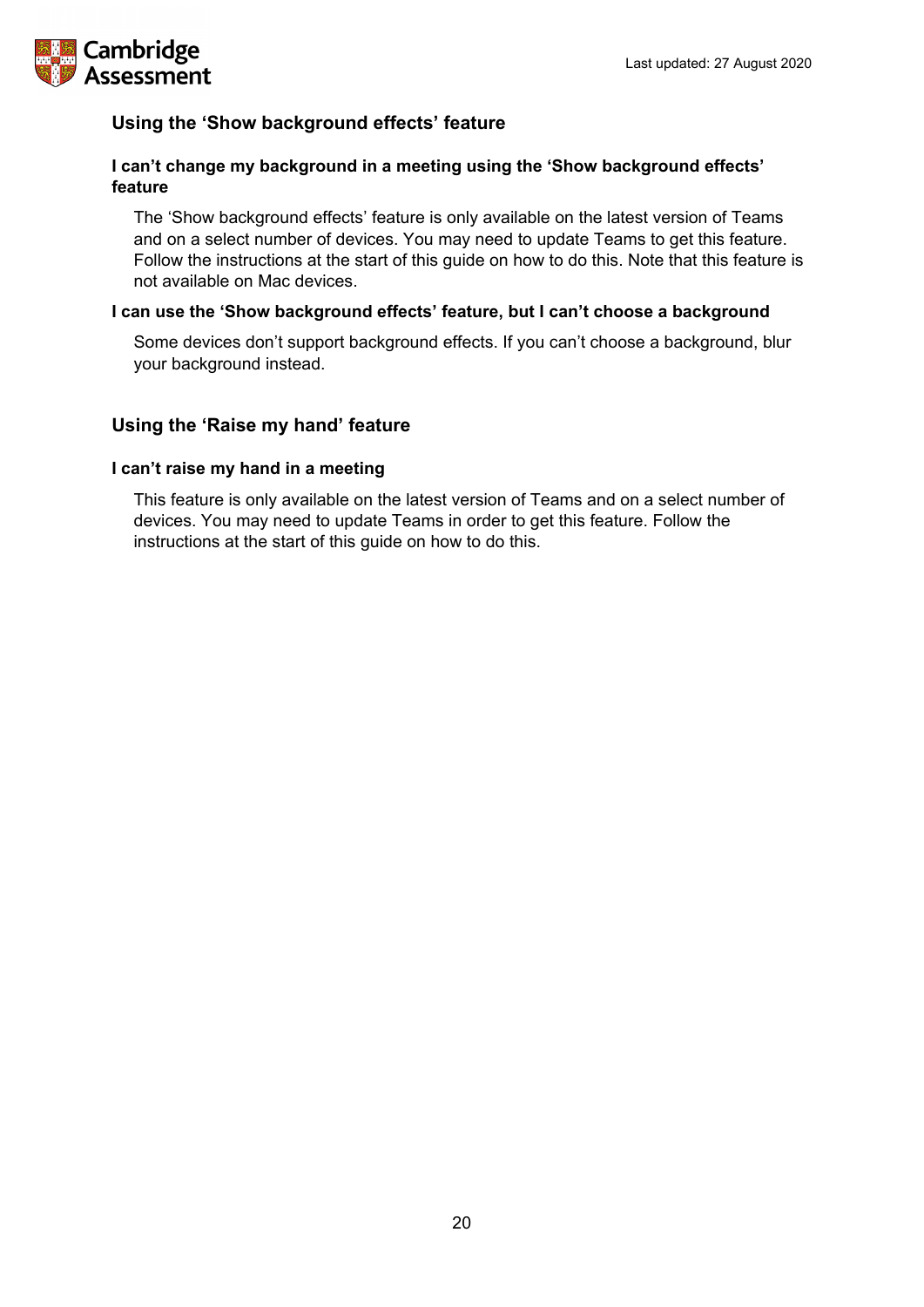

# <span id="page-20-0"></span>**Frequently Asked Questions (FAQs)**

| <b>What is Microsoft</b><br>Teams?<br><b>Is Teams free to</b><br>download and use?<br>Is Teams secure to use? | Microsoft Teams is a team collaboration tool with video and<br>calling software. It allows you to make one-to-one and group<br>calls, send instant messages and share files (using screen<br>sharing) with other people.<br>Yes. The Teams desktop client/app is free to download and<br>use.<br>Yes. All Teams voice, video and instant messages are                                                                                                                                                                                                                                                                                                                                                                                                                 |
|---------------------------------------------------------------------------------------------------------------|-----------------------------------------------------------------------------------------------------------------------------------------------------------------------------------------------------------------------------------------------------------------------------------------------------------------------------------------------------------------------------------------------------------------------------------------------------------------------------------------------------------------------------------------------------------------------------------------------------------------------------------------------------------------------------------------------------------------------------------------------------------------------|
|                                                                                                               | encrypted to protect you from potential eaves dropping by<br>malicious users.<br>Do not use the chat window in Teams to discuss live<br>assessment materials.                                                                                                                                                                                                                                                                                                                                                                                                                                                                                                                                                                                                         |
| <b>Is Teams compatible</b><br>with Apple Mac?                                                                 | Yes. Note that Teams is not fully supported by Safari. You<br>can download the app, or use Google Chrome.                                                                                                                                                                                                                                                                                                                                                                                                                                                                                                                                                                                                                                                             |
| Can I join my meeting<br>using a touchscreen<br>device?                                                       | To use Teams on a touchscreen device, you must:<br>Only use a device with a minimum screen size of 10"<br>$\bullet$<br>Have access to a non-touchscreen device during the<br>$\bullet$<br>marking window.<br>We also strongly recommend that you use a portable<br>keyboard with your touchscreen.<br>You must not:<br>Continue to use a touchscreen device if you are not<br>confident in doing so.<br>Use smartphones for any activities related to marking,<br>monitoring or producing assessment materials.<br>Do any activities related to marking, monitoring or<br>producing assessment materials in a public place or<br>using an unsecure connection.<br>Note that if you choose to use mobile data, you are solely<br>liable for any data charges incurred. |
| Can I join a Teams<br>meeting on multiple<br>devices?                                                         | Yes. You can join a meeting on more than one device for<br>more collaboration and content-sharing options. For<br>example, if you're already in a meeting on your laptop, you<br>can join on your phone as well to share live video, control a<br>presentation, and much more.                                                                                                                                                                                                                                                                                                                                                                                                                                                                                        |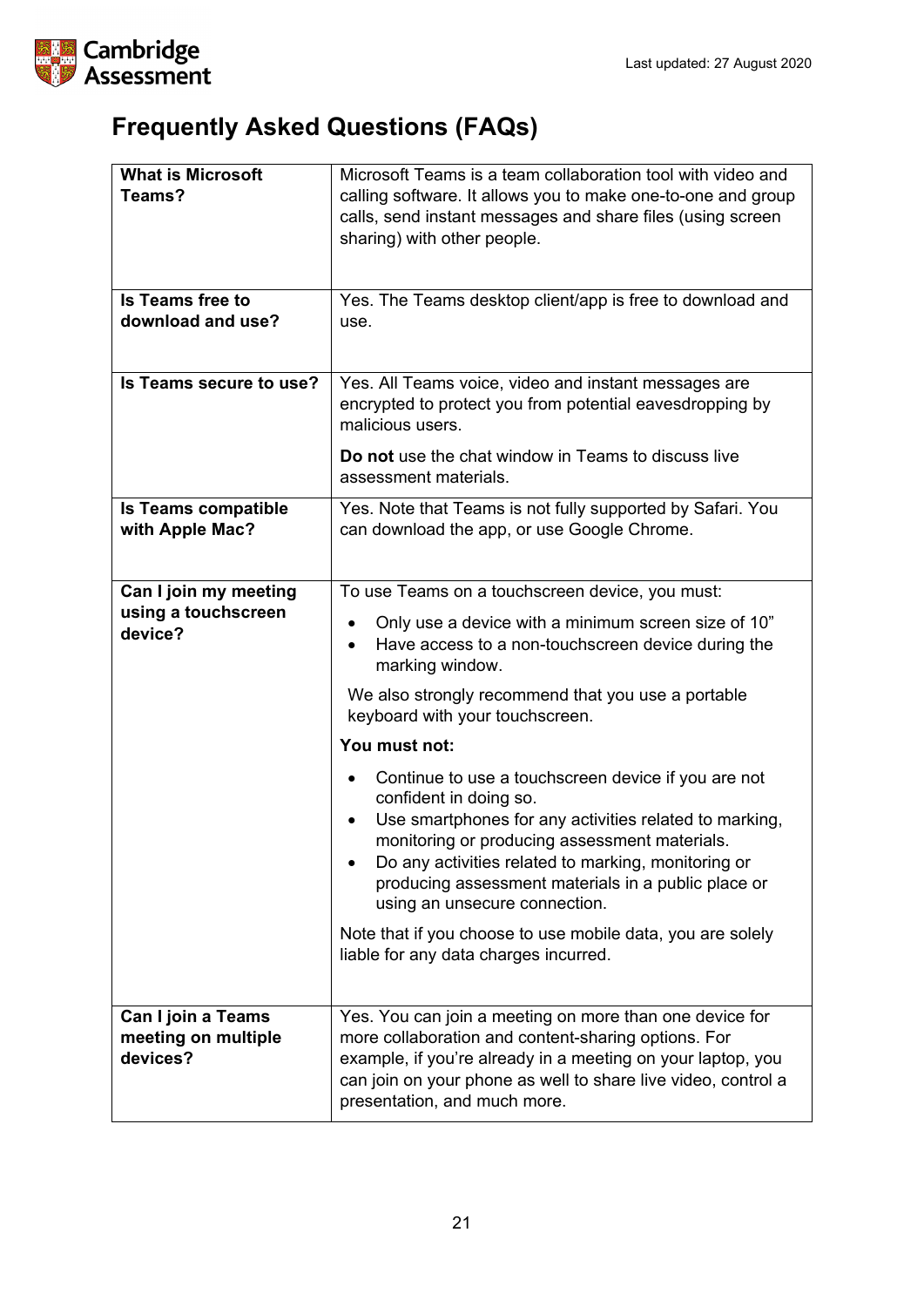

|                                                                                                  | When you've joined a meeting on one device, open Teams<br>on your mobile phone. Make sure both devices are signed<br>into the same Teams account.                                                                                                                                                                                                             |
|--------------------------------------------------------------------------------------------------|---------------------------------------------------------------------------------------------------------------------------------------------------------------------------------------------------------------------------------------------------------------------------------------------------------------------------------------------------------------|
|                                                                                                  | You'll see a message at the top of your mobile screen with<br>an option to join the meeting on this device. Tap Join to<br>share content from your phone with everyone in the<br>meeting.                                                                                                                                                                     |
|                                                                                                  | If you join this way, mute your phone's speaker and<br>microphone to avoid an echo effect.                                                                                                                                                                                                                                                                    |
| <b>Can I dial into a Teams</b><br>meeting?                                                       | No. The Teams platform that we use does not allow you to<br>dial into meetings.                                                                                                                                                                                                                                                                               |
| Is there anything I need<br>to do before joining a                                               | Yes. Please complete the following before joining a Teams<br>meeting:                                                                                                                                                                                                                                                                                         |
| <b>Teams meeting?</b>                                                                            | Check your system requirements are adequate.<br>1.<br>Download the Microsoft Teams desktop client/app.<br>2.<br>Follow the instructions in this guide on how to do this.<br>Check your audio and video connectivity before you join<br>3.<br>the meeting to make sure these are working properly.<br>Follow the instructions in this guide on how to do this. |
| <b>Thave a slow internet</b><br>connection at home.<br><b>Can I still use Teams?</b>             | Yes. However, Teams uses a high amount of bandwidth for<br>video and screen sharing. For the best experience, we<br>recommend you have a connection above 2Mbps . You can<br>check your bandwidth speed here:<br>https://www.broadband.co.uk/broadband-speed-test/                                                                                            |
|                                                                                                  | If you have a slow internet connection (below 2Mbps), we<br>recommend you join Teams meetings without video to lower<br>the demand on bandwidth.                                                                                                                                                                                                              |
| What happens if my<br>internet connection fails<br>when I'm in the middle<br>of a Teams meeting? | Once the internet connection has been restored, you should<br>re-join using the same meeting link.                                                                                                                                                                                                                                                            |
| Can I take part in a<br><b>Teams meeting using</b><br>the in-built mic on my<br>laptop?          | We do not recommend you use your laptop microphone as it<br>picks up a lot of background noise. Use a headset or<br>headphones with an in-built mic where possible.                                                                                                                                                                                           |
| Which type of<br>headphones do you<br>recommend to take part<br>in a Teams meeting?              | We recommend headphones with a built-in microphone as<br>shown below. These are sometimes called headsets and are<br>widely available and low-cost.                                                                                                                                                                                                           |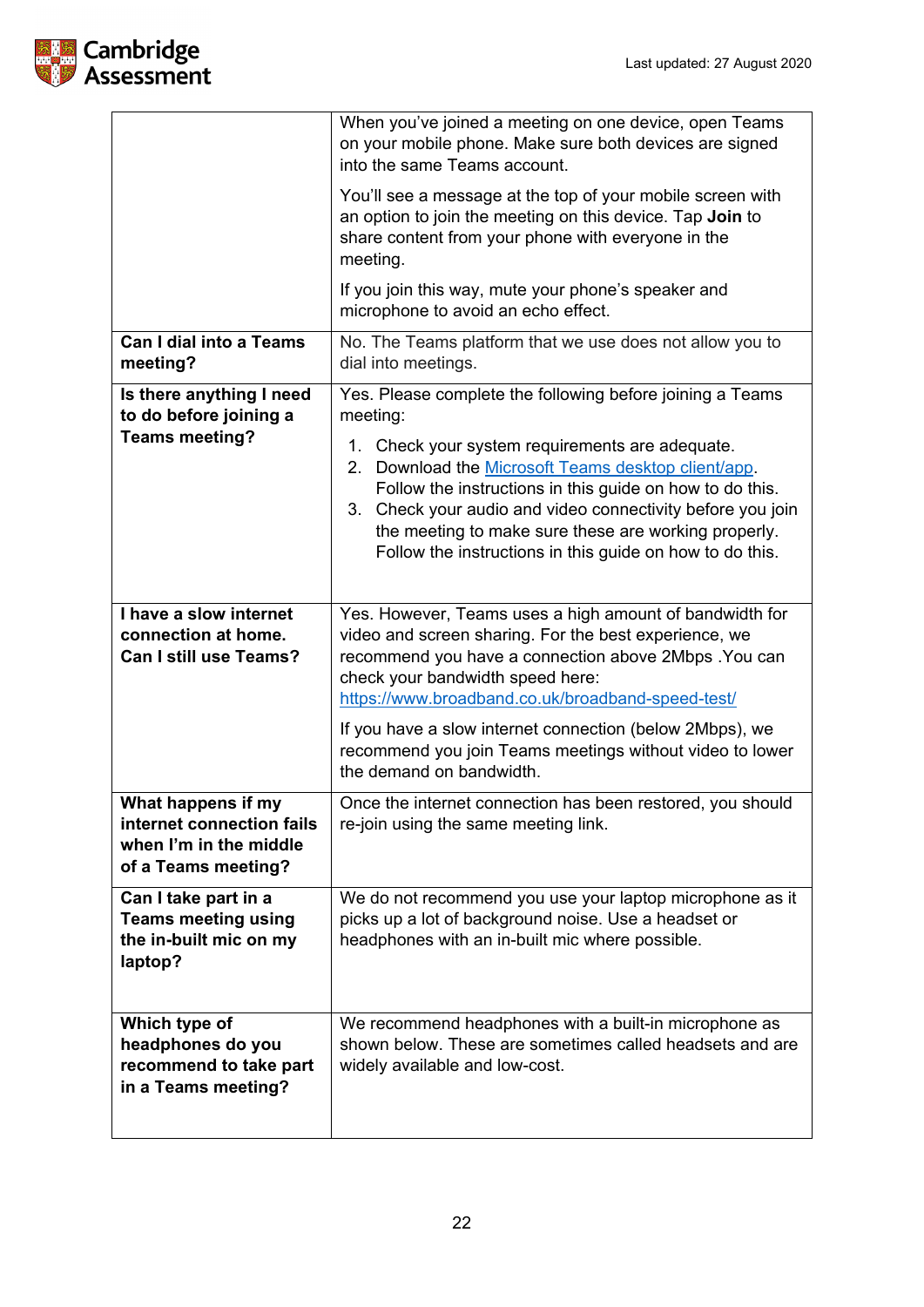

|                                                                                                                                 | <b>O</b> Microphone<br><b>O</b> Volume up<br><b>C</b> Center button<br><b>Wolume down</b>                                                                                                                                                                                                                                                                        |
|---------------------------------------------------------------------------------------------------------------------------------|------------------------------------------------------------------------------------------------------------------------------------------------------------------------------------------------------------------------------------------------------------------------------------------------------------------------------------------------------------------|
| Do I need a webcam to<br>take part in a Teams<br>meeting?                                                                       | We highly recommend that you have a webcam. However,<br>video is not as essential as audio in a meeting. You can join<br>in a meeting without video if needed.                                                                                                                                                                                                   |
| <b>Will Cambridge</b><br><b>Assessment reimburse</b><br>me for any hardware I<br>buy to take part in a<br><b>Teams meeting?</b> | No. In accordance with the Assessment Specialist terms and<br>conditions, you are solely responsible at your own expense<br>for the provision, protection and insurance of any equipment<br>necessary to carry out assessment services. This includes<br>but is not limited to, up to date computer hardware and<br>software as appropriate                      |
| <b>Can I annotate</b><br>documents within<br>Teams?                                                                             | No. Teams does not have an annotation feature at present.                                                                                                                                                                                                                                                                                                        |
| <b>Can I record a Teams</b><br>meeting?                                                                                         | No. Only Cambridge Assessment staff can record a meeting.                                                                                                                                                                                                                                                                                                        |
| Can I share audio and<br>video files in a Teams<br>meeting?                                                                     | Yes. However, the audio and video quality may be<br>compromised depending on the quality of the original<br>audio/video file and the available bandwidth in the meeting.<br>If you need to listen/watch an audio or video file for marking<br>purposes, we suggest you play the file outside of the meeting<br>on your PC/laptop then re-join the meeting after. |
| Can I share webpages<br>such as blogs and<br>YouTube videos in a<br><b>Teams meeting?</b>                                       | Yes. Use the screen share function to do this.                                                                                                                                                                                                                                                                                                                   |
| How do I contact my<br><b>Principal/Team Leader in</b><br>a Teams meeting?                                                      | You can use the chat box within Teams. Alternatively, use<br>telephone or email.                                                                                                                                                                                                                                                                                 |
| How do I change my<br>background in a Teams<br>meeting?                                                                         | Follow the guidance provided by Microsoft<br>Microsoft Teams - Changing your background for a Teams<br>meeting<br>Note: If you don't see this option in the menu, the feature<br>might not be available on your device yet.                                                                                                                                      |